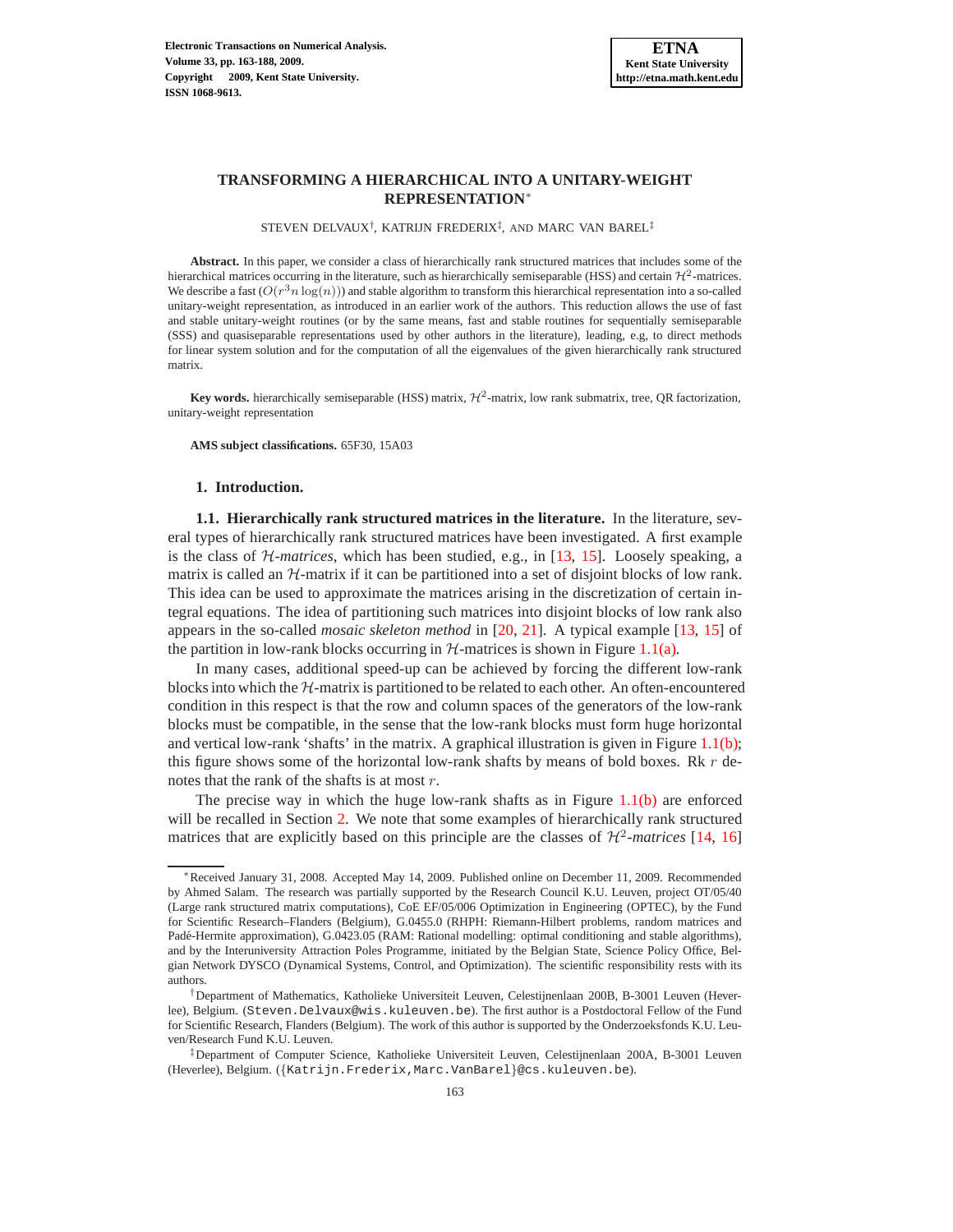<span id="page-1-0"></span>

<span id="page-1-2"></span><span id="page-1-1"></span>FIGURE 1.1. *(a) Example of an* H*-matrix. Each of the indicated blocks is of low rank. The closer to the main diagonal they are, the more difficult it is for the elements to be approximated by low-rank blocks. (b) Example of an* H<sup>2</sup> *-matrix hierarchical structure. The row and column space generators of the different low-rank blocks are now related in such a way that huge horizontal and vertical low-rank shafts are formed. The figure shows some of the horizontal low-rank shafts by means of the bold boxes (but there are many others which are not shown in the figure). Rk* r *indicates that the rank of the shaft is at most* r*.*

and *hierarchically semiseparable matrices* (HSS matrices) [\[2](#page-24-3), [4\]](#page-24-4), all of which have been introduced very recently.

Historically, the hierarchically rank structured matrices of the last paragraph were first used in the 1980s in the *Fast Multipole Method* [\[1,](#page-24-5) [12](#page-24-6)]. This method can be interpreted as a fast way to compute the matrix-vector multiplication with a hierarchically rank structured matrix as in Figure [1.1\(b\).](#page-1-1) In addition, the method describes how one can approximate in this format a matrix whose  $(i, j)$ th entry is given by the evaluation of an appropriate bivariate function  $f(\mathbf{x}_i, \mathbf{x}_j)$  in a set of points  $\mathbf{x}_i \in \Omega \subset \mathbb{R}^d$ ,  $i = 1, \ldots, n$ , for some fixed dimension  $d \in \{1, 2, 3\}$ . These approximations are of an analytical flavor, and are based on separable expansions of the form  $f(\mathbf{x}, \mathbf{y}) \approx \sum_{j=1}^{r} g_j(\mathbf{x}) h_j(\mathbf{y})$ . The point is to find such separable expansions on several subdomains of the domain  $\Omega \times \Omega$ . Here, the number of terms r is related to the rank of the low-rank blocks in the hierarchical structure.

The interpretation of the Fast Multipole Method in terms of hierarchically rank structured matrices in the general higher-dimensional case  $d > 1$  is given in [\[19\]](#page-25-3). The classes of  $\mathcal{H}^2$ and HSS matrices mentioned above can then be viewed as an underlying matrix framework to describe the Fast Multipole Method.

Apart from matrix-vector multiplication, there are also situations where one is interested in the solution of a linear system with a hierarchically rank structured coefficient matrix. Such solution methods were originally iterative; see, e.g., [\[13](#page-24-0), [15\]](#page-24-1). Recently, it was shown in [\[2,](#page-24-3) [4](#page-24-4)] how to provide fast and stable direct solvers for HSS-type matrices. This may be a very important contribution in view of the fast and stable manipulation of these matrices.

Recently, hierarchically rank structured matrices were also considered as a tool for the numerical approximation of (Fourier transformed) Toeplitz matrices [\[18\]](#page-25-4). The low-rank shafts involved in the approximation of these matrices are termed *neutered block rows* and *neutered block columns* by these authors, and they derive an  $O(n \log^2(n))$  method to approximate a general Toeplitz matrix in this format. These authors also present a fast method for solving the hierarchically rank structured linear system [\[17\]](#page-25-5), but this method is probably unstable in the general case. It seems, however, that a combination of the approximation techniques in [\[18\]](#page-25-4) with the solution methods in [\[2,](#page-24-3) [4\]](#page-24-4) might lead to a superfast and stable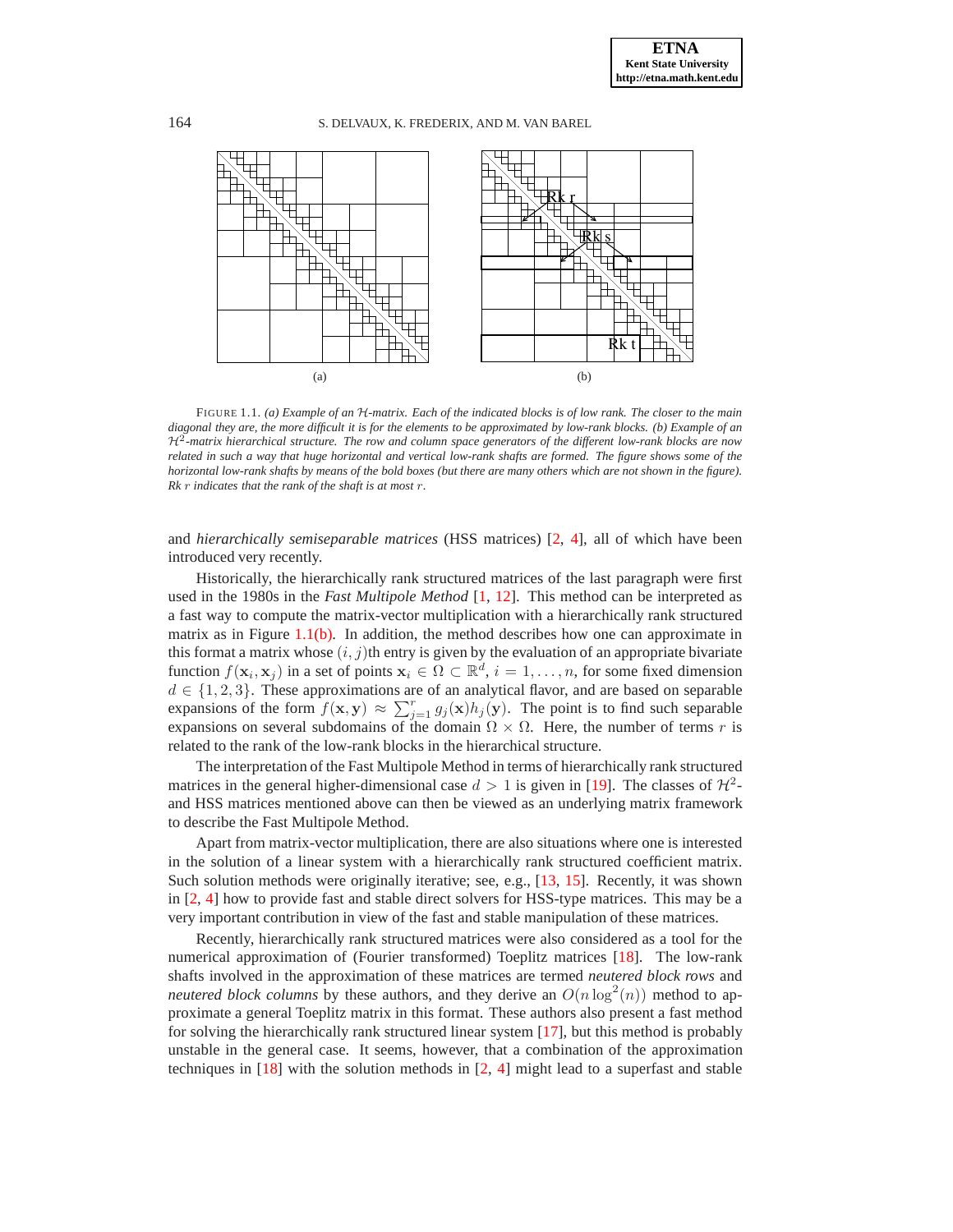<span id="page-2-1"></span>

<span id="page-2-5"></span><span id="page-2-2"></span>FIGURE 1.2. *(a) Rank structured matrix having* 5 *structure blocks. (b) Unitary-weight representation.*

<span id="page-2-3"></span>solver for Toeplitz matrices.

**1.2. Rank structured matrices.** Another class of matrices that is often used in the literature is the class of *rank structured matrices* [\[8\]](#page-24-7). These are matrices with low-rank blocks that are contiguous and include either the lower left or the upper right corner of the matrix. We call these low-rank blocks *structure blocks*. In contrast to the blocks in the hierarchical rank structure (hierarchical blocks), which are small and disjoint, these structure blocks are large and are allowed to intersect each other.

Each structure block can be characterized by a 3-tuple  $B_k = (i_k, j_k, r_k)$ , with  $i_k$  the row index,  $j_k$  the column index, and  $r_k$  the rank upper bound. A collection of structure blocks is a rank structure and a matrix  $A \in \mathbb{C}^{m \times n}$  satisfies the rank structure if for each k, rank  $A(i_k : m, 1 : j_k) \leq r_k^1$  $A(i_k : m, 1 : j_k) \leq r_k^1$  $A(i_k : m, 1 : j_k) \leq r_k^1$ . A graphical illustration of a rank structure with five structure blocks is shown in Figure  $1.2(a)$ ; the meaning of Figure  $1.2(b)$  is explained further in Section [4.1.](#page-9-0) By symmetry considerations it will be sufficient to describe our algorithm only for those structure blocks in the *lower* triangular part of A, but it is useful to keep in mind that the block *upper* triangular part of A also will be rank structured, i.e., that the matrix  $A<sup>T</sup>$ also will satisfy the definition of rank structure.

<span id="page-2-4"></span>**1.3. Rank structure induced by hierarchical rank structure.** The aim of this paper is to 'embed' the hierarchically rank structured matrices of Section [1.1](#page-0-0) into the larger class of rank structured matrices described in Section [1.2.](#page-2-3) To see what this means, recall that the hierarchically rank structured matrices of Section [1.1](#page-0-0) consist of a number of *small, disjoint* low-rank blocks (hierarchical blocks). To get these into the format of Section [1.2,](#page-2-3) we have to combine these hierarchical blocks into huge, non-disjoint low-rank blocks that start from the bottom left corner element of the matrix (structure blocks). One can achieve this by constructing structure blocks via *tilings* of the given hierarchical blocks or shafts. To see what this means, the reader could already have a quick glimpse at Figure  $1.3(a)$ . The figure is explained in more detail below.

It is clear that this tiling procedure only requires the hierarchical blocks in the *lower* triangular part of A. Hence, from now on, we will be allowed to 'decouple' the hierarchical

<span id="page-2-0"></span><sup>&</sup>lt;sup>1</sup>This MATLAB-like notation is interpreted as follows:  $i : m = [i, i + 1, i + 2, ..., m]$  and  $A(i : m, 1 : j)$ denotes the submatrix of A with rows labeled by  $i : m$  and columns labeled by 1 : j. Note that this submatrix lies in the lower left corner of A.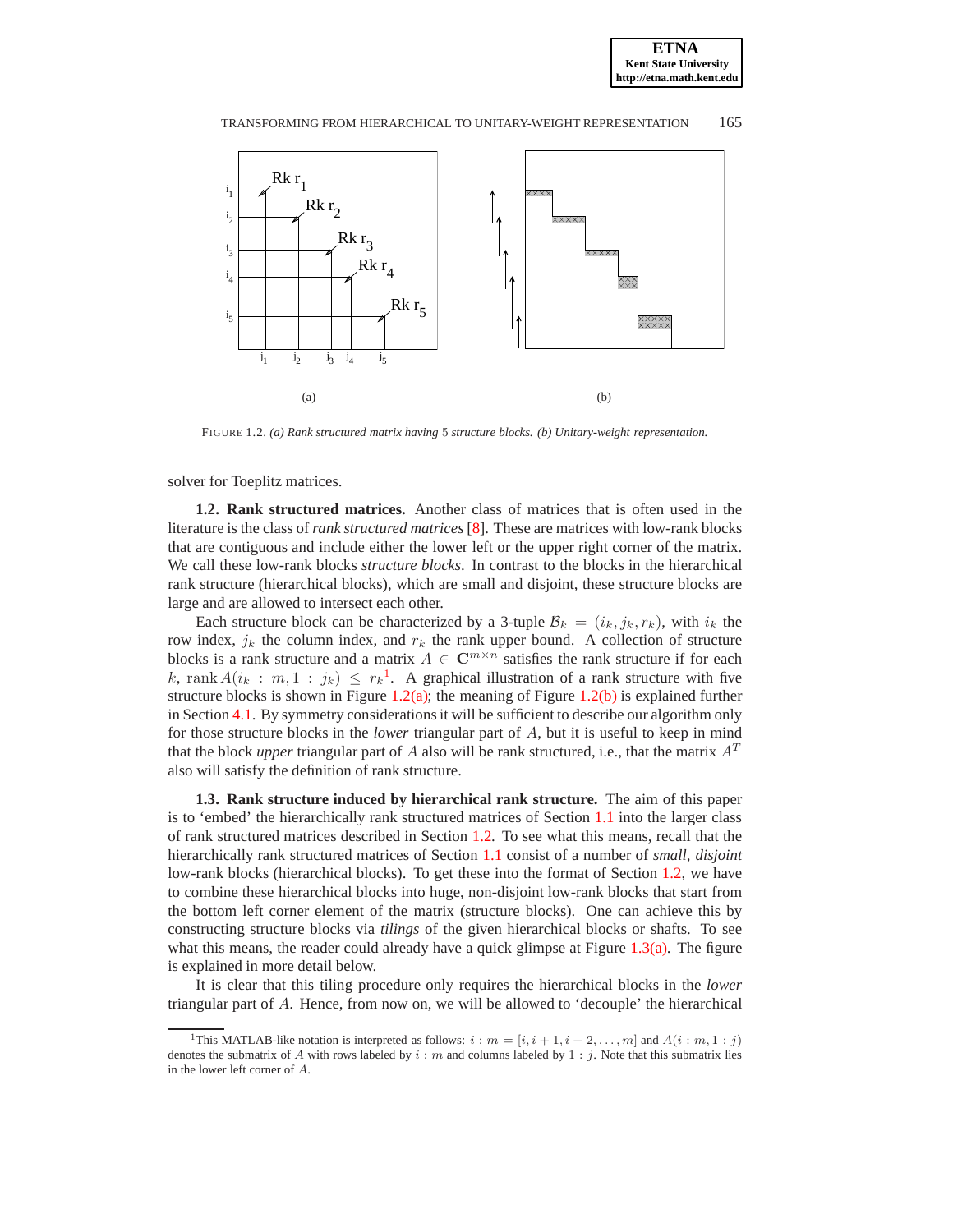structure by neglecting its upper triangular part. Moreover, in order for this tiling procedure to lead to structure blocks with reasonably small ranks, it is clear that the region around the bottom left corner element of the matrix should be well-approximated by a low-rank block. A typical example of a hierarchical rank structure for which this is the case is shown in Figure [1.1\(a\);](#page-1-0) the point here is that the off-diagonal regions can be well-approximated by low-rank hierarchical blocks. A counterexample is shown in Figure [2.3.](#page-6-0) See Section [2](#page-4-0) for the precise assumptions that we will impose on the hierarchical rank structure.

Let us now give a rough description of the expected rank upper bounds of the structure blocks induced by this tiling procedure for a typical class of  $H$ - or  $H^2$ -matrices. Consider a matrix  $H \in \mathbb{C}^{n \times n}$  ( $n = 2^{\alpha}$ ), which is partitioned into disjoint low-rank blocks of size  $n/2^k$  (k is the corresponding level,  $k = 1, ..., \alpha$ ) as shown in Figure [1.1\(a\).](#page-1-0) It is assumed that all blocks are of the same rank r. For the matrix H in the case of the  $H$ -matrix, no relation is defined between the hierarchical blocks, while in the case of the  $\mathcal{H}^2$ -matrices, the hierarchical blocks are organized in shafts as in Figure  $1.1(b)$ . The rank of the structure blocks of each level k will then be  $O(k^2r)$  in case of the H-matrices and  $O(kr)$  in case of the  $H<sup>2</sup>$ -matrices. This means that the rank of the structure blocks increases compared to the rank of the hierarchical blocks by a factor  $\log^2(n)$  (when k becomes  $\alpha = \log(n)$ ) for a typical class of H-matrices, and by a factor  $log(n)$  in the case of the  $H^2$ -matrices. We will work with  $\mathcal{H}^2$ -matrices in the rest of this paper.

We illustrate how these rank bounds are obtained for an  $\mathcal{H}^2$ -matrix with  $r = 1$  in Figure  $1.3$ . Figure  $1.3(a)$  shows a structure with rank-one hierarchical blocks (indicated by the number '1' in the middle of each block). It also shows an example of a structure block (surrounded by the outermost bold box). The rank of this structure block is obtained by partitioning it into a tiling of horizontal and vertical shafts in a minimal way; we find here a tiling with four shafts, and hence the given structure block is of rank at most four. In Figure [1.3\(b\),](#page-4-3) the corresponding rank upper bounds of *all* the different structure blocks are shown; e.g., the structure block in Figure [1.3\(a\)](#page-4-1) has the value '4' at the position indicated by the arrow. The other values should be interpreted in the same way.

Note that the rank structure in Figure [1.3\(b\)](#page-4-3) includes a lot of 'inner' structure blocks, where inner means that the structure block is fully contained in another structure block. For practical reasons [\[5,](#page-24-8) [8\]](#page-24-7), we focus only on the *outermost* structure blocks, i.e., the structure blocks that are closest to the main diagonal. Note that the rank of these outermost structure blocks is typically  $4 \approx \log n$  around the middle and  $\lt 4$  close to the borders of the matrix.

**1.4. Outline of the paper.** The above observations show that the hierarchically rank structured matrices of Section [1.1](#page-0-0) often can be embedded in the larger class of rank structured matrices described in Section [1.2,](#page-2-3) with rank upper bounds that increase by a moderate factor of about  $\log n$ . This opens the door for practical algorithms to achieve this embedding. In this paper, we will present such an embedding algorithm. We will do this by transforming the parameters of the hierarchically rank structured matrix representation (cf. Section [2\)](#page-4-0) into those for a *unitary-weight representation* [\[5](#page-24-8)]. Figure [1.2\(b\)](#page-2-2) shows an example of a unitaryweight representation; the basic ideas of this representation are recalled in Section [4.1.](#page-9-0) The embedding algorithm requires about  $O(r^3 n \log(n))$  operations.

When the unitary-weight representation has been computed, one can then make use of a variety of fast and stable routines for working with rank structured matrices, including methods for linear system solution [\[7](#page-24-9)] and the computation of all the eigenvalues of the given hierarchically rank structured matrix [\[6](#page-24-10)]. The reduction to a unitary-weight representation is not restrictive, since this representation can be easily transformed [\[5](#page-24-8)] into other kinds of representations for rank structured matrices, namely the *block quasiseparable* (also called *sequentially semiseparable*) representations introduced in [\[8](#page-24-7)] and subsequently used by several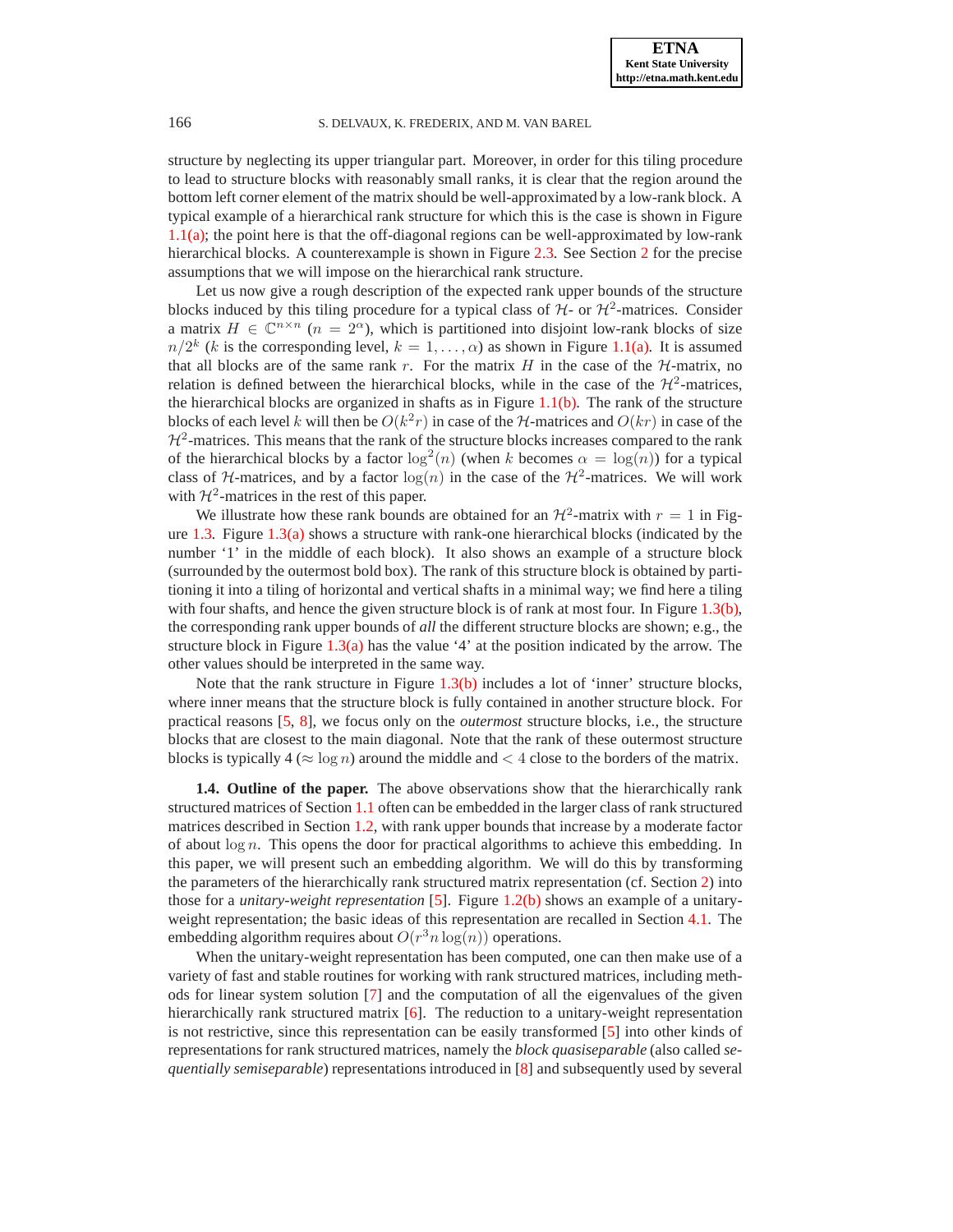<span id="page-4-1"></span>

<span id="page-4-2"></span>FIGURE 1.3. *(a) A*  $H^2$  *hierarchically rank structured matrix with rank-one hierarchical blocks. The the indicated structure block can be realized as a tiling of 4 rank-one shafts (3 horizontal and 1 vertical) and hence it is of rank at most 4. (b) For the matrix in Figure [1.3\(a\),](#page-4-1) the figure shows the rank of each structure block, written at the top right corner of the structure block. Note that typically the rank increases by a factor of about 4.*

<span id="page-4-3"></span>

<span id="page-4-4"></span>FIGURE 2.1. *A partition of the matrix* H *in three parts: the block lower, block upper, and block diagonal part. These three parts are denoted in the figure by L, U, and D, respectively.*

authors in the literature. Thus, once the hierarchically rank structured matrix has been embedded in the class of rank structured matrices, one can make use of virtually all the existing routines to perform matrix operations with rank structured matrices in a fast and accurate way [\[3](#page-24-11), [9](#page-24-12)[–11](#page-24-13)].

The remainder of this paper is structured as follows. Section [2](#page-4-0) defines the hierarchical structures that are considered in this paper. Section [3](#page-8-0) discusses existing algorithms for matrixvector multiplication and how they are adapted to our class of matrices. Section [4](#page-9-1) discusses an algorithm for transforming the hierarchical representation into a unitary-weight represen-tation. Section [5](#page-21-0) gives the numerical performance of the algorithm for certain  $\mathcal{H}^2$ -matrices. Section [6](#page-24-14) states the conclusion.

<span id="page-4-0"></span>**2. Hierarchically rank structured matrices.** In this section the class of matrices of interest in this paper is defined. In what follows, the matrix  $H \in \mathbb{C}^{n \times n}$  is often partitioned into three parts: its block lower (L), block upper (U) and block diagonal part (D). It is assumed that the block lower triangular part of  $H$  is a union of contiguous submatrices of  $H$  that contain the bottom left corner element of  $H$ , and, similarly, that the block upper triangular part of  $H$  is a union of contiguous submatrices of  $H$  that contain the upper right corner element of  $H$ ; see Figure [2.1.](#page-4-4)

The hierarchical structure is obtained by partitioning the block lower and upper triangular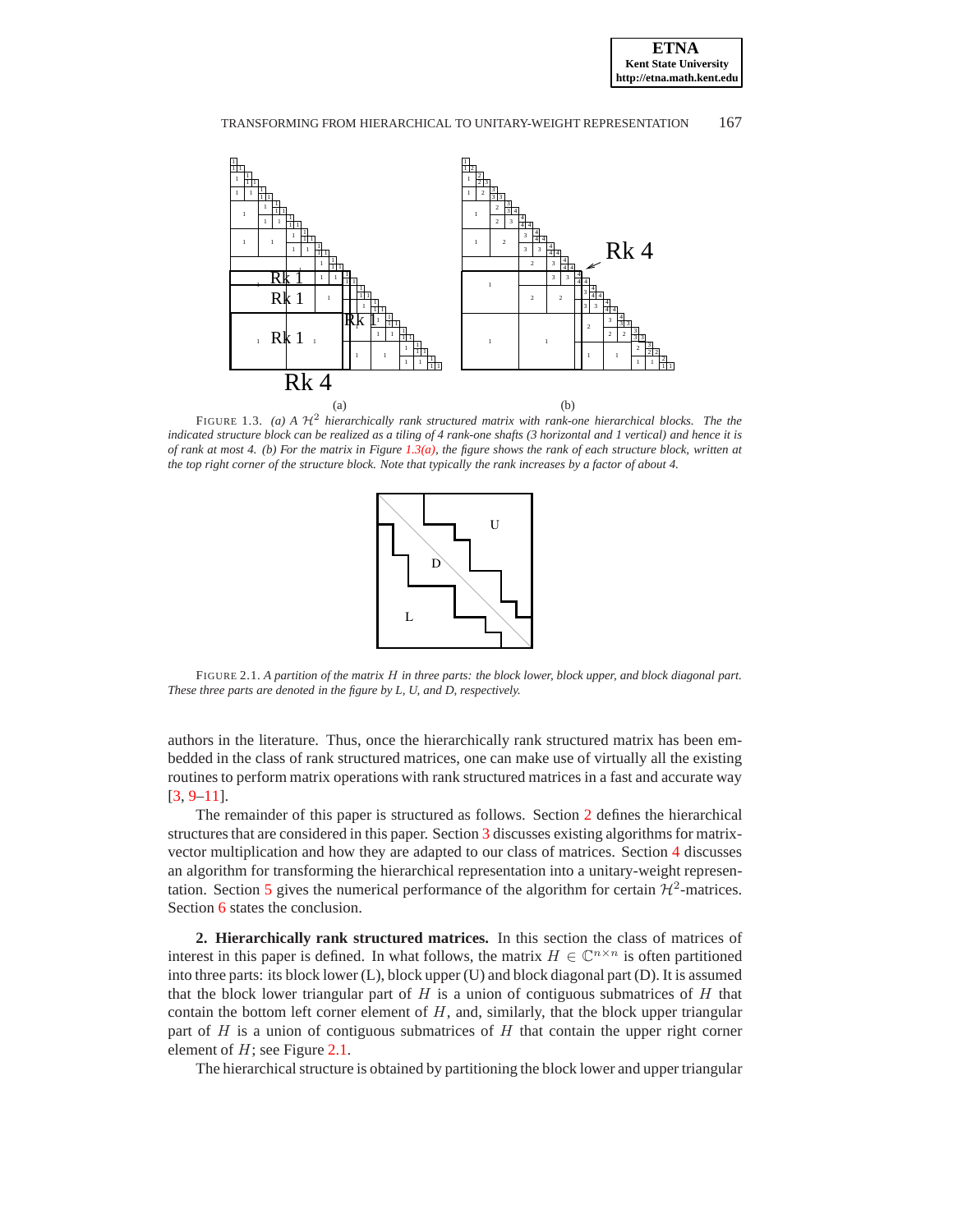parts of H into small, disjoint blocks of low rank, as in Figure [1.1\(a\).](#page-1-0) Additionally, we want certain relations to hold between these blocks in order to guarantee the existence of huge horizontal and vertical low-rank shafts, as in Figure  $1.1(b)$ . This can be achieved with the following definition.

<span id="page-5-1"></span>DEFINITION 2.1 (Hierarchically rank structured matrix). Let  $H \in \mathbb{C}^{n \times n}$ , and let there *be given a partition of* H *into its block lower, block upper and block diagonal part as described above. A* lower hierarchical structure *on the matrix* H *involves:*

(i) *A partition of the block lower triangular part of* H *into a set of disjoint blocks of low rank. If the jth low-rank block*  $(j = 1, \ldots, J$ , where J is the total number of blocks) has *size*  $s_j$  *by*  $t_j$  *and rank at most*  $r_j$ *, then we assume for this block a factorization of the form* 

<span id="page-5-0"></span>
$$
U_j B_j V_j, \tag{2.1}
$$

*with*  $U_j \in \mathbb{C}^{s_j \times r_j}$ ,  $B_j \in \mathbb{C}^{r_j \times r_j}$ , and  $V_j \in \mathbb{C}^{r_j \times t_j}$ . Here  $U_j$  *is called the* row shaft generator,  $V_j$  *the* column shaft generator, and  $B_j$  *the* intermediate matrix *of the jth low-rank block.* 

(ii) *For all neighboring low-rank blocks which are distributed along the shape*

$$
j \left(\begin{array}{c|c} i_1 \\ \hline i_2 \\ \hline i_3 \\ \hline i_1 \\ \hline i_p \\ \end{array}\right),
$$

*the row shaft generators in* [\(2.1\)](#page-5-0) *satisfy the relation*

<span id="page-5-2"></span>
$$
U_j = \begin{bmatrix} U_{i_1} T_{i_1, j} \\ U_{i_2} T_{i_2, j} \\ \vdots \\ U_{i_p} T_{i_p, j} \end{bmatrix},
$$
\n(2.2)

*for certain*  $T_{i,j} \in \mathbb{C}^{r_i \times r_j}$ *. The matrices*  $T_{i,j}$  *are called* row transition matrices.

(iii) *For all neighboring low-rank blocks which are distributed along the shape*

 $\mathbf{k}_1 | \mathbf{k}_2 | \cdots | \mathbf{k}_q$ j ... *,*

*the column shaft generators in* [\(2.1\)](#page-5-0) *satisfy the relation*

<span id="page-5-3"></span>
$$
V_j = \left[ S_{j,k_1} V_{k_1} \quad S_{j,k_2} V_{k_2} \quad \dots \quad S_{j,k_q} V_{k_q} \right], \tag{2.3}
$$

*for certain*  $S_{j,k} \in \mathbb{C}^{r_j \times r_k}$ *. The matrices*  $S_{j,k}$  *are called* column transition matrices.

(iv) *Neighboring low-rank blocks that are not distributed along the shape of the two previous items, are not allowed.*

*Finally, one can define an* upper *hierarchical structure in a similar way to how the lower hierarchical structure is defined above. A matrix* H *is said to be* hierarchically rank structured *if it has hierarchical rank structure in both its lower and its upper triangular parts, possibly combined with some unstructured matrix part around the main diagonal of the matrix.*

We note that Definition [2.1](#page-5-1) implies that the different low-rank blocks are compatible in the sense that they form large horizontal and vertical*shafts*. This means that for each low-rank block, the submatrix obtained by extending this low-rank block completely to the left-hand side or the bottom of the matrix must have the same rank upper bound  $r_i$  as the low-rank block j itself, forming what we call a horizontal or vertical shaft, respectively. Figure  $2.2(a)$  shows an example of a lower hierarchical structure underlying a typical class of  $\mathcal{H}^2$ -matrices [\[16](#page-25-2)], and Figure [2.2\(b\)](#page-6-2) shows some horizontal shafts. The vertical shafts are analogous.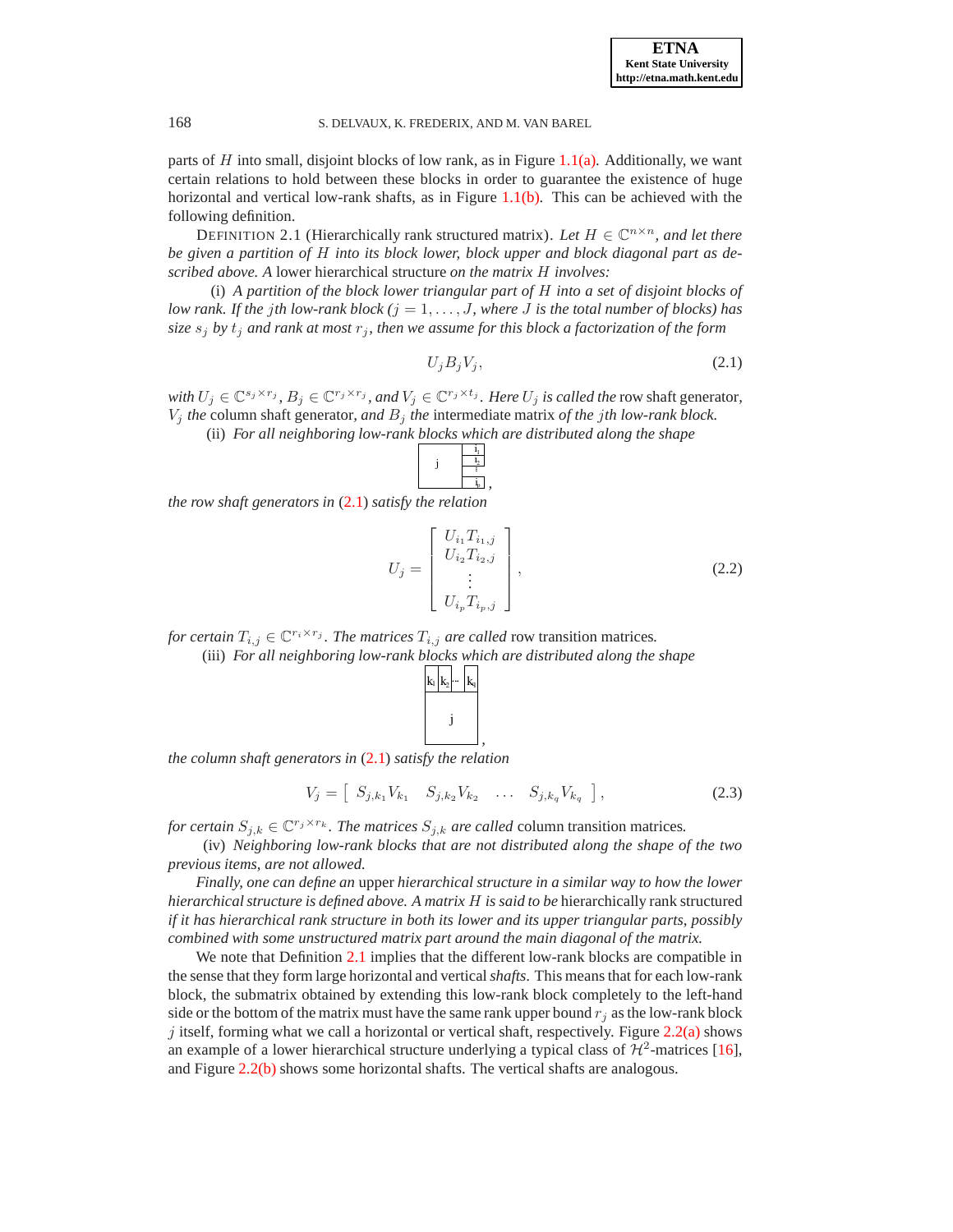

<span id="page-6-1"></span>

FIGURE 2.2. (a) A typical example of a lower hierarchical rank structure of an  $\mathcal{H}^2$ -matrix. (b) Some examples *of horizontal shafts induced by this partitioning. In each case, the horizontal shaft is obtained by extending a lowrank block j completely to the left border of the matrix. By* [\(2.2\)](#page-5-2)*, the shaft has the same rank* (Rk) upper bound  $r_i$ *as its rightmost block* j*; compare with Figure [1.1.](#page-1-2)*

<span id="page-6-3"></span><span id="page-6-2"></span>

<span id="page-6-0"></span>FIGURE 2.3. *Example*  $H^2$ -matrix structure which is not in the class defined in Definition [2.1](#page-5-1)

Notice that not all  $\mathcal{H}^2$ -matrices belong to class defined in Definition [2.1.](#page-5-1) There are  $\mathcal{H}^2$ matrices for which the elements in the left bottom and the right upper corner of the matrix are difficult to approximate with low-rank blocks. Such an example is shown in Figure [2.3.](#page-6-0)

The main feature that distinguishes Definition [2.1](#page-5-1) from the hierarchically rank structured matrices in the literature is the decoupling between the block lower and upper triangular parts of the matrix; compare Figure [1.1](#page-1-2) with Figure [2.2.](#page-6-3) The reason why this decoupling has been done is because we believe that Definition [2.1](#page-5-1) yields the natural class of matrices for which the algorithm of Section [4](#page-9-1) works.

In the next paragraphs, some auxiliary attributes are defined.

<span id="page-6-4"></span>DEFINITION 2.2 (2D graph, row and column tree). *For any hierarchically rank structured matrix as in Definition [2.1,](#page-5-1) there is a naturally associated planar graph whose nodes correspond to the low-rank blocks*  $j$  *into which the matrix is partitioned,*  $j = 1, \ldots, J$ *. This graph is referred to as the* two-dimensional graph*, or the* 2D graph *for short. Its nodes are connected in two ways: by means of the* row *and* column tree *(sometimes referred to as the* 2D row *and* 2D column tree*). These trees are a model for the horizontal and the vertical connections between neighboring low-rank blocks, respectively.*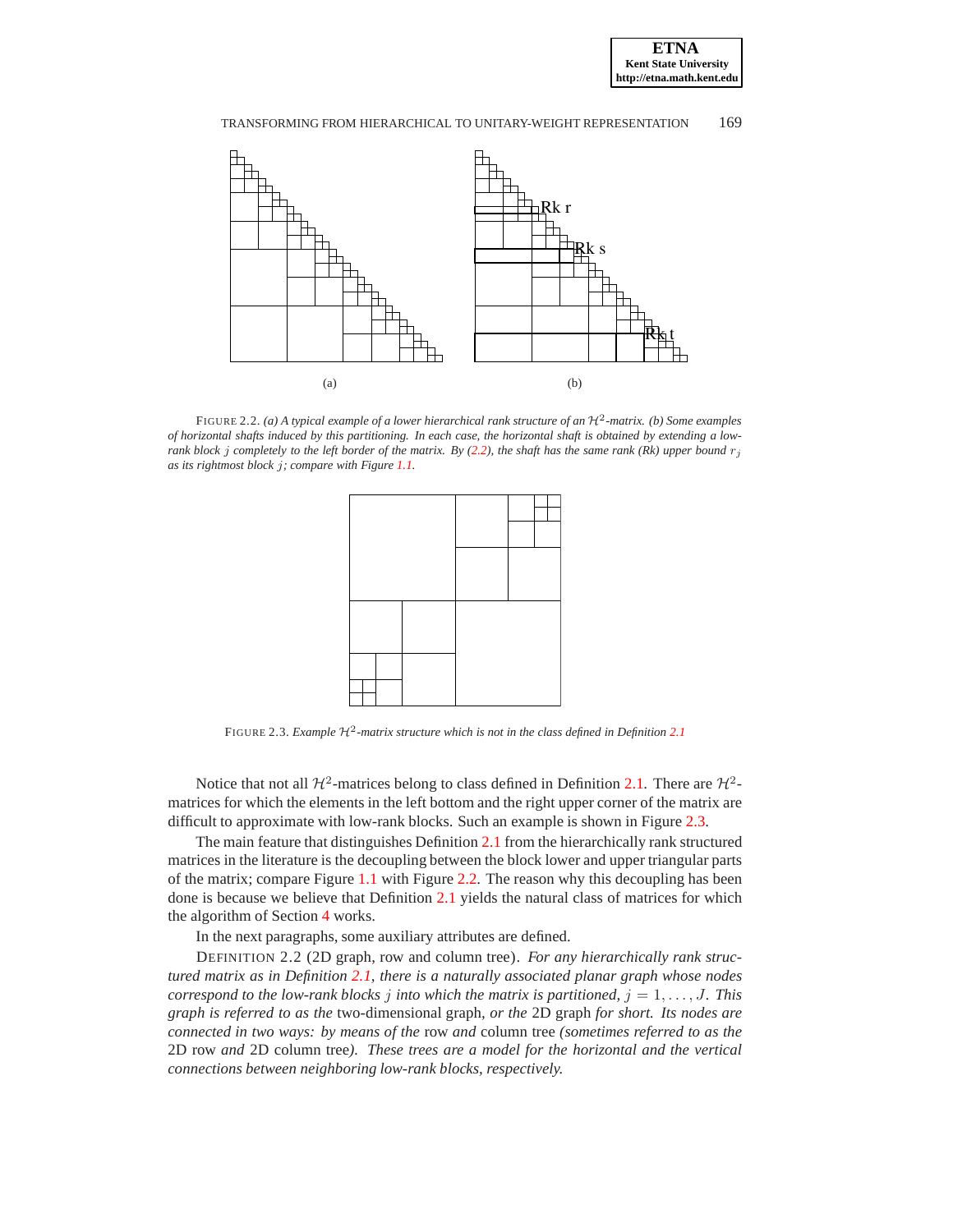<span id="page-7-1"></span>

<span id="page-7-0"></span>FIGURE 2.4. H<sup>2</sup>-matrix hierarchical structure: (a) underlying 2D row tree, (b) underlying 2D column tree. *Note that to each block of the matrix there corresponds a node in the tree, and in addition there are some virtual nodes near the roots of the trees.*

Let us provide some examples. First, for the example of the lower hierarchical rank structure in Figure [2.2,](#page-6-3) the underlying 2D row and column tree are shown in Figure [2.4.](#page-7-0) Note that in addition to the 'real' nodes these trees also have some 'virtual' nodes, at the left-hand side in the 2D row tree and at the bottom in the 2D column tree. *Virtual nodes* are nodes to which no physical block of the matrix corresponds. These virtual nodes are used only for organizational purposes (and most of them could, in fact, be removed if desired); they serve to remind us how the hierarchical structure is obtained by recursively subdividing a given matrix until all of its blocks are of sufficiently low rank [\[13](#page-24-0)[–16](#page-25-2)].

Another example of a hierarchical rank structure is the class of HSS matrices introduced in [\[2,](#page-24-3) [4](#page-24-4)]. The underlying 2D row and column trees are shown in Figure [2.5.](#page-8-1) Note that these trees also have virtual nodes, not only near the root, but also throughout the rest of the tree; there are even virtual *leaves*! Once again these virtual nodes could, in fact, be removed; but note that the resulting tree would then not be binary anymore. Moreover, the (virtual) root and the virtual leaves play a special role in our algorithm, and hence cannot simply be removed.

Yet another example of a hierarchical rank structure is the class of lower block quasiseparable (also called sequentially semiseparable) representations [\[8\]](#page-24-7). In this case the underlying row tree specializes to sequential shape; we omit the details.

In addition to the 2D row and column trees, we can also define the following onedimensional versions.

DEFINITION 2.3 (1D row and column tree). *Any hierarchically rank structured matrix as in Definition [2.1](#page-5-1) has an associated* one-dimensional row tree*, or* 1D row tree *for short. The nodes of this tree are defined as the subsets of*  $\{1, \ldots, n\}$  *that occur as the row index set of one of the low-rank blocks, and the edges are defined by the natural inclusion relations between these subsets. Definition [2.1](#page-5-1) guarantees that this graph is indeed a tree. The* 1D column tree *is defined in an analogous way.*

The 1D row and column tree are often closely related to the process that produces the hierarchically rank structured matrix [\[14,](#page-24-2) [16](#page-25-2)]. They are usually uniform binary trees, corresponding to an interval  $I \subseteq \mathbb{R}$  on which a certain integral equation is defined. This interval is gradually cut into finer and finer pieces, leading to the nodes of the 1D row tree. Blocks of the matrix that can be well-approximated by a low rank matrix are kept fixed, while the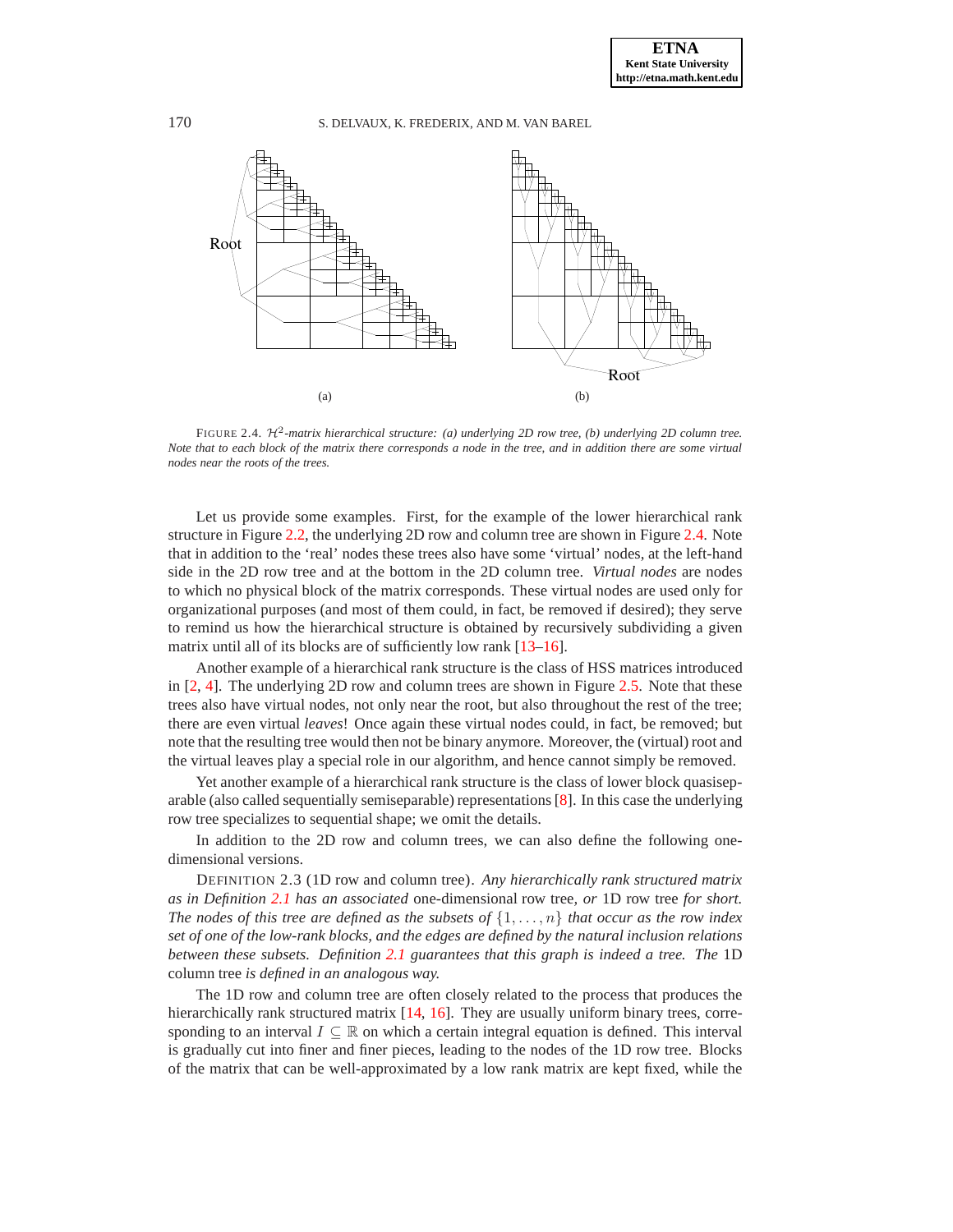

<span id="page-8-2"></span>

<span id="page-8-1"></span>FIGURE 2.5. *Hierarchically semiseparable (HSS) structure: (a) underlying 2D row tree, (b) underlying 2D column tree.*

other blocks are again recursively subdivided, and so on. The virtual nodes in the 2D row tree that we discussed above could then be interpreted as 'placeholders' for those levels of the 1D row tree to which no physical low-rank block of the matrix corresponds. In fact, to each node of the 1D row tree there can correspond zero, one, or more than one nodes of the 2D graph. Some examples where multiple nodes of the 2D graph lie on the same 1D row level can be found in Figure [2.4\(a\).](#page-7-1) Examples of virtual nodes can be found in Figures [2.4\(a\)](#page-7-1) and [2.5\(a\).](#page-8-2)

<span id="page-8-0"></span>**3. Matrix-vector multiplication.** In this section, the multiplication  $y = Hx$  between a hierarchically rank structured matrix  $H \in \mathbb{C}^{n \times n}$  and a vector  $\mathbf{x} \in \mathbb{C}^{n \times 1}$  is discussed. The algorithm allows a description in terms of the 2D graph, and thus in terms of the 2D row and column trees. It is reminiscent of the matrix-vector multiplication algorithm for the *Fast Multipole Method* in the literature [\[1,](#page-24-5) [12\]](#page-24-6), although the class of matrices for which it applies is slightly different, since we allow the structure in the block lower and upper triangular parts of our matrices to be decoupled. The description of the algorithm is included here only for completeness of the paper.

By the additivity of the matrix-vector multiplication, it clearly suffices to describe the matrix-vector multiplication with the block lower triangular part of the hierarchically rank structured matrix  $H$ . Indeed, the matrix-vector multiplication with the block upper triangular part then can be treated similarly, while the matrix-vector multiplication with the unstructured part of the matrix around the diagonal can be performed using standard matrix techniques.

It will be convenient to denote by  $x_k$  the part of the given vector x that corresponds to the indices of the *vertical* shaft induced by node k. Similarly, we denote by  $y_k$  the part of the matrix-vector product y that corresponds to the indices of the *horizontal* shaft induced by node k.

In the first phase of the computation, we want to compute for each node  $k$  the matrixvector product  $w_k := B_k V_k x_k$ . (Recall the notations of Definition [2.1\)](#page-5-1). To do this in an efficient way, the column vector  $w_k \in \mathbb{C}^{r_k}$  will be initialized for each k to be zero. The recursive relation [\(2.3\)](#page-5-3) suggests that we can run through the 2D *column* tree (e.g., in depthfirst order). The root of the column tree is used as starting node and the column children of each node are recursively considered. Each edge of the column tree is visited twice, once in the parent-child and once in the child-parent direction. The algorithm is as follows:

• When arriving at a leaf: update  $\mathbf{w}_{\text{leaf}} = V_{\text{leaf}} \mathbf{x}_{\text{leaf}}$ .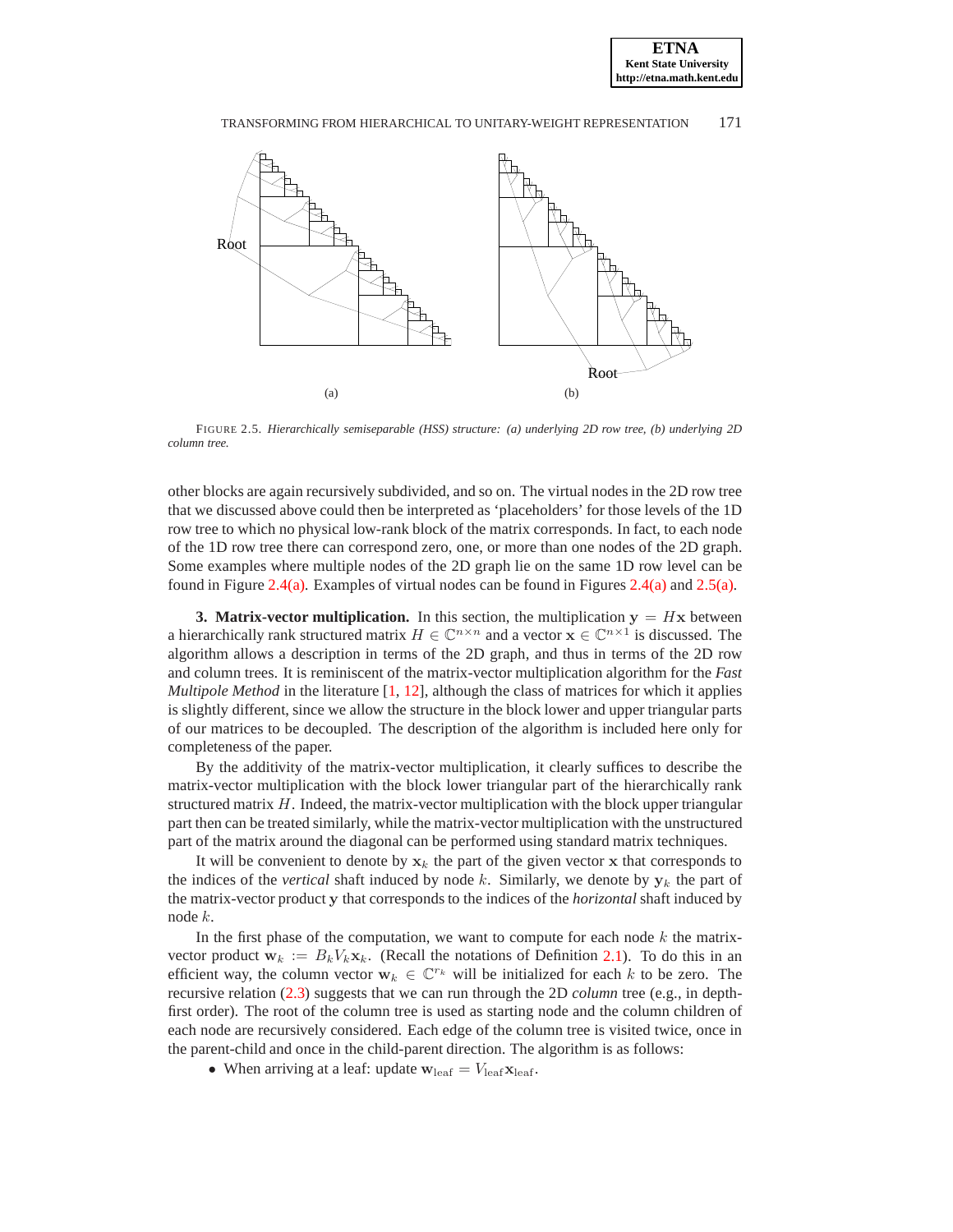• For each transition child  $\rightarrow$  parent: update  $\mathbf{w}_{\text{parent}} = \mathbf{w}_{\text{parent}} + S_{\text{parent},\text{child}} \mathbf{w}_{\text{child}}$ , and update  $\mathbf{w}_{child} = B_{child}\mathbf{w}_{child}$ .

If the root is a real node (not virtual), update  $w_{\text{root}} = B_{\text{root}} w_{\text{root}}$ . At the end of this phase, the auxiliary vector  $\mathbf{w}_k := B_k V_k \mathbf{x}_k$  for each node k will have been computed.

In the second phase of the algorithm, we want to compute the different pieces  $y_{\text{leaf}}$  of the required matrix-vector product  $y = Hx$ . To do this in an efficient way, an auxiliary column vector  $z_k \in \mathbb{C}^{r_k}$ , initialized to be  $w_k$ , is defined for each node k. The recursive relation [\(2.2\)](#page-5-2) suggests then that we can run through the 2D *row* tree (e.g., in depth-first order) and

- For each transition parent  $\rightarrow$  child:
- update  $\mathbf{z}_{child} = \mathbf{z}_{child} + T_{child,parent}\mathbf{z}_{parent}.$
- When arriving at a leaf: update  $y_{\text{leaf}} = U_{\text{leaf}} \mathbf{z}_{\text{leaf}}$ .

At the end of this phase, we will have computed the different pieces  $y_{\text{leaf}}$  of the required matrix-vector product  $y = Hx$ .

<span id="page-9-1"></span>**4. Transition to a unitary-weight representation.** In this section, we discuss how one can compute a unitary-weight representation as defined in [\[5](#page-24-8)] for the hierarchically rank structured matrices of Section [2.](#page-4-0) As we explained in Section [1.3,](#page-2-4) this can be considered as *embedding* the hierarchically rank structured matrices into the larger class of rank structured matrices.

REMARK 4.1. It is possible to devise a *sequential* method for computing the unitaryweight representation. Such a method was implemented for the rank-one case and presented by the authors at the International Conference on Matrix Methods and Operator Equations, Moscow, Russia, June 2005. The algorithm was also reported in the master thesis of Yvette Vanberghen, Faculty of Science and Applied Science, K. U. Leuven, Leuven, Belgium (written in the Dutch language). However, this method involves taking certain Schur complements of the data, and we found that it unfortunately becomes numerically unstable for the higher rank case. For this reason, in the present section, we describe an alternative, *hierarchical* method for achieving this goal. This method does not always lead to the technically correct ranks of the structure blocks, but this is compensated by a better efficiency and numerical stability.

In what follows we will describe a hierarchical method for computing the unitary-weight representation. We start with some preliminaries.

<span id="page-9-0"></span>**4.1. Basics of the unitary-weight representation.** A unitary-weight representation is a compact representation of a rank structured matrix [\[5](#page-24-8)]. It consists of only a small number of parameters written as a pair  $(\{Q_l\}_{l=1}^L, W)$ , where  $Q_l$  are *elementary unitary operations* and W is the *weight matrix*; L is the total number of structure blocks. An example is shown in Figure [1.2\(b\);](#page-2-2) the upward pointing arrows on the left-hand side denote the unitary operations, and the elements in the grey area denote the weight matrix.

The basic idea behind the unitary-weight representation is to 'compress' a given rank structure by means of elementary row operations, proceeding from the bottom to the top of the matrix and storing in each step the non-zero elements just before they reach the top border of the rank structure. In other words, we want to create as many zeros as possible in the rank structure and thereby bring some 'condensed' information ('weights') to the top of the rank structure.

An elementary row operation is a unitary operation  $Q = I \oplus \tilde{Q} \oplus I$ , where the I denote identity matrices of appropriate sizes and  $\tilde{Q}$  is a unitary operation. If Q is applied to a matrix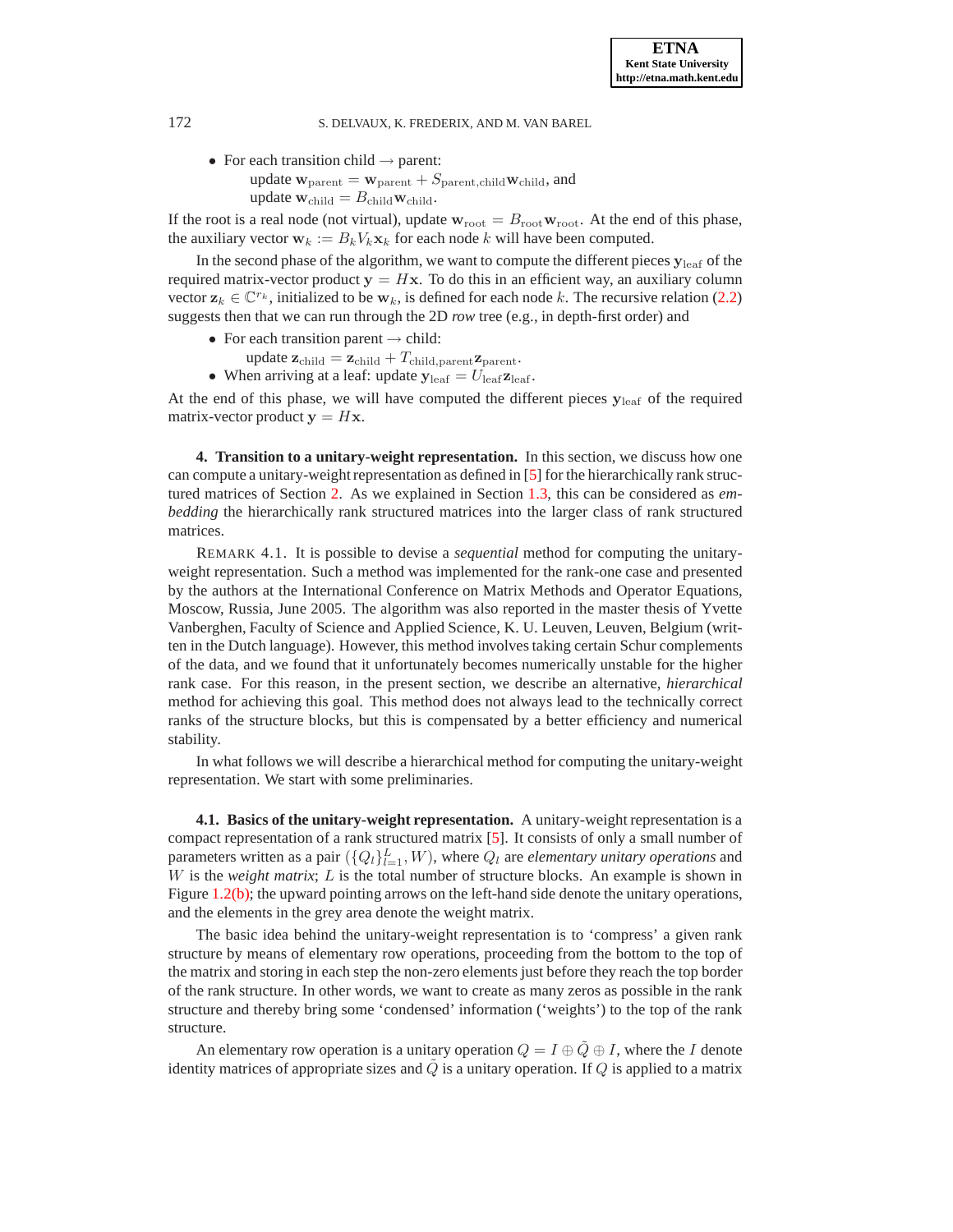$H \in \mathbb{C}^{n \times n}$ , then only the rows that correspond to  $\tilde{Q}$  are changed:

$$
QH = \left[ \begin{array}{ccc} I & \mathbf{0} & \mathbf{0} \\ \mathbf{0} & \tilde{Q} & \mathbf{0} \\ \mathbf{0} & \mathbf{0} & I \end{array} \right] \left[ \begin{array}{c} H_1 \\ H_2 \\ H_3 \end{array} \right] = \left[ \begin{array}{c} H_1 \\ \tilde{H}_2 \\ H_3 \end{array} \right].
$$

The following technique is used in the construction of the unitary-weight representation in order to create zeros in all but the top rows. Consider a matrix  $M \in \mathbb{C}^{\tilde{m} \times \tilde{n}}$  of low rank r. This matrix can be factored as  $M = QR$ , where  $Q \in \mathbb{C}^{\tilde{m} \times \tilde{m}}$  is unitary and  $R \in \mathbb{C}^{\tilde{m} \times \tilde{n}}$  is upper triangular. Because  $M$  is of low rank,  $R$  has the form

$$
Q^H M = R = \begin{bmatrix} \tilde{M} \\ \mathbf{0} \end{bmatrix},
$$

where  $\tilde{M} \in \mathbb{C}^{r \times \tilde{n}}$ . This means that if the conjugate transpose of the unitary operation Q is applied to  $M$ , all but the top  $r$  rows are converted to zeros.

The construction of the unitary-weight representation always starts at the bottom of the rank structure, so the aforementioned technique is applied to the bottommost structure block of the rank structure, for instance block 5 in Figure  $1.2(a)$ . This results in zeros except in the top rows (these non-zero elements are called weights). The weights that do not lie in the next structure block (block 4 in Figure [1.2\(a\)\)](#page-2-1) are saved in the weight matrix. (In Figure [1.2,](#page-2-5) these are the elements in the structure block 5 with column index from  $j_4 + 1, \ldots, j_5$ .) The other weights are combined with the original elements of the next structure block (In Figure [1.2,](#page-2-5) elements of structure block 4 with row indices  $i_4, \ldots, i_5 - 1$ ). On this combined matrix, the technique is applied again. Then the same procedure of saving the weights outside the next structure block and combining the weights with the original elements of the next structure block is followed until the top of the rank structure is reached. At the end, one obtains a weight matrix and a set of unitary operations, one for each structure block. In Figure [1.2\(b\),](#page-2-2) the unitary weight-representation of Figure [1.2\(a\)](#page-2-1) is shown (with  $r_5 = r_4 = 2, r_3 = r_2 =$  $r_1 = 1$ ).

The previous paragraphs gave a short introduction to the concept of unitary-weight representation; for more information, the reader is referred to [\[5\]](#page-24-8).

**4.2. Basic idea of the embedding algorithm.** In this subsection, we discuss the basic idea of the algorithm to embed the hierarchically rank structured matrix into the class of rank structured matrices. The idea of the algorithm is to compress the given matrix  $H$  by means of elementary unitary row operations. Because we start from a structure according to Definition [2.1,](#page-5-1) this is done for the subsequent levels of the 2D row tree, going from finer to coarser levels and from the bottom to the top of the structure, and in between transmitting information from a child to its parent. Since this process can be considered as computing the first part of a QR factorization of  $H$ , we should then also store the resulting 'weights' at the top border of the structured lower triangular part during this process. This storage is performed at the nodes of the 2D graph. The final weights at the end of the algorithm arrive in the *leaves of the column tree* (the reader should try to see this!). At the end of the algorithm, we also obtain the elementary unitary operations  $\{Q_l\}_{l=1}^L$  of the unitary-weight representation. These are stored in the *leaves of the row tree*. This is shown in Figure [4.1:](#page-11-0) Figure [4.1\(a\)](#page-11-1) shows the schematic begin configuration of the algorithm (in fact, the algorithm starts with the hierarchically rank structured formulation as defined in Definition [2.1\)](#page-5-1); and Figure [4.1\(b\)](#page-11-2) shows the final result of the algorithm, with the elementary unitary operations indicated at the left and with weight blocks (depicted on a grey background) indicated at each column leaf.

Notice the difference between Figure [1.2\(b\)](#page-2-2) and Figure [4.1\(b\).](#page-11-2) In Figure [1.2\(b\),](#page-2-2) each structure block has a weight in which the number of nonzero rows remains the same. In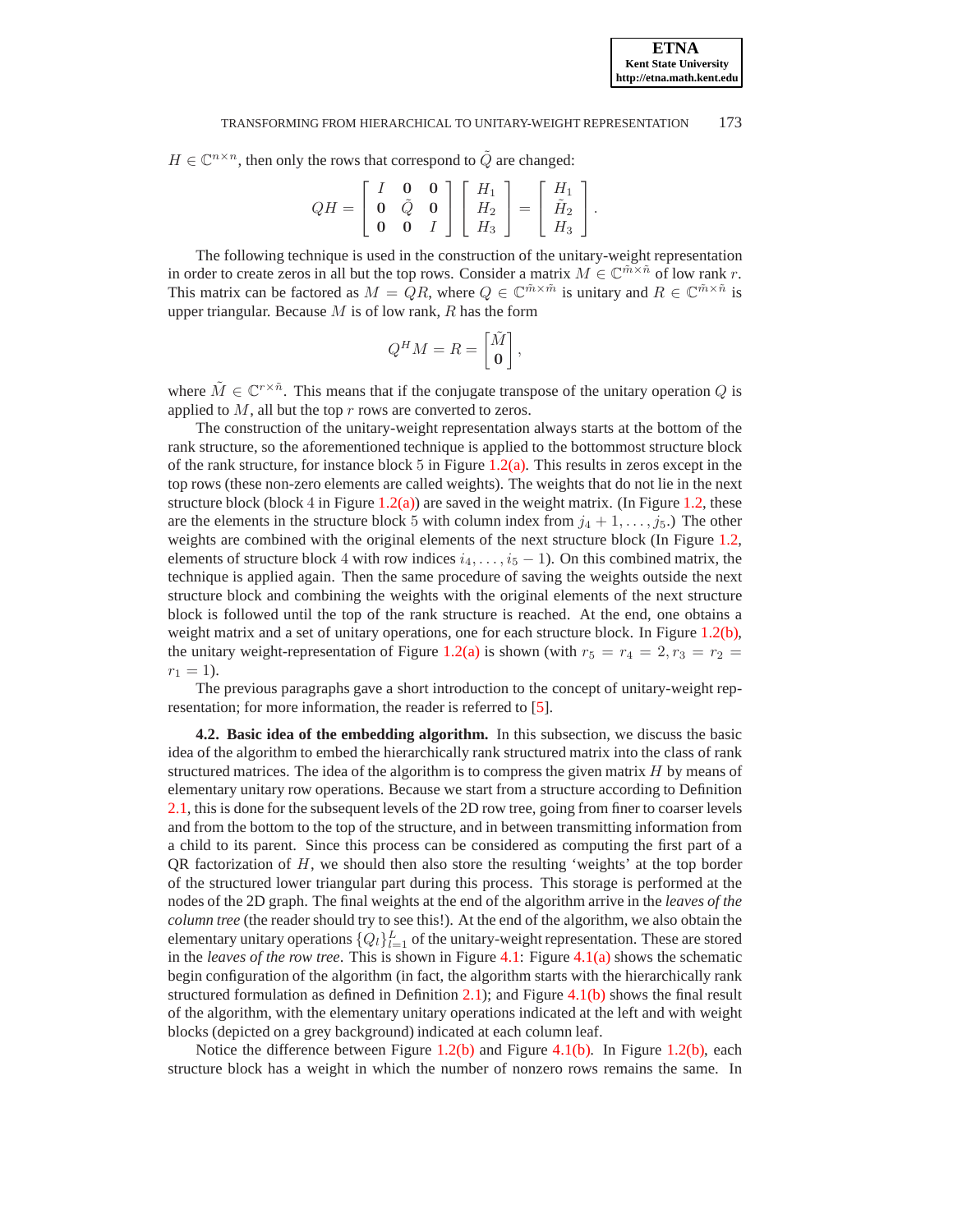<span id="page-11-1"></span>

<span id="page-11-2"></span><span id="page-11-0"></span>FIGURE 4.1. *(a) Starting situation for the algorithm. (b) Final situation for the algorithm. Here all the hierarchical blocks are assumed to be of rank 1. Note that the ranks of the induced structure blocks are all 1, 2 or 3.*

Figure  $4.1(b)$ , this is not the case; in the top structure block, there is a weight consisting of a part with one row and another with two rows. This difference is because in the second case the rank structure is generated from hierarchical blocks according to Definition [2.1.](#page-5-1)

<span id="page-11-3"></span>**4.3. Organization of the algorithm.** In this subsection, an overall description of the organization of the embedding algorithm is given. We discuss the variables that are used during the algorithm and give pseudocode for the two most important components of the algorithm. The detailed explanation of these algorithms and their subroutines is given in Section [4.4.](#page-13-0) An illustration with a worked-out example is given in Section [4.6.](#page-18-0)

We start by listing the variables that are used by the algorithm. The input of the algorithm is the 2D graph of the given hierarchically rank structured matrix. According to Definitions [2.1](#page-5-1) and [2.2,](#page-6-4) this is practically organized as follows:

- Each node i of the 2D graph has references to its parent and children in the  $(2D)$ column and row tree.
- Each node  $i$  of the 2D graph that corresponds to a real block in the matrix (real node) contains its intermediate matrix  $B_i$ . Nodes that do not correspond to a real block in the matrix, are called virtual nodes. For instance, nodes 1, 2, 3, 5, 6, and 9, are virtual in Figure [4.4.](#page-18-1)
- Each node *i* of the 2D graph contains the row transition matrix  $T_{i,j}$  to its row parent (node j) and the column transition matrix  $S_{k,i}$  to its column parent (node k).
- The row and column shaft generators  $U$  and  $V$  are defined in the row and column leaves, respectively.

The following data is also used during the algorithm:

- For each node i of the 2D graph, a memory element containing a 'weight'  $W_i$  and a 'temporary weight ' $W$ temp<sub>i</sub> is created.
- For the row leaves a memory element  $Q_{\text{leaf}}$  is created which contains at the end of the algorithm the product of the applied unitary compression operations.

Note that the above variables are expressed only in terms of the 2D graph and the cor-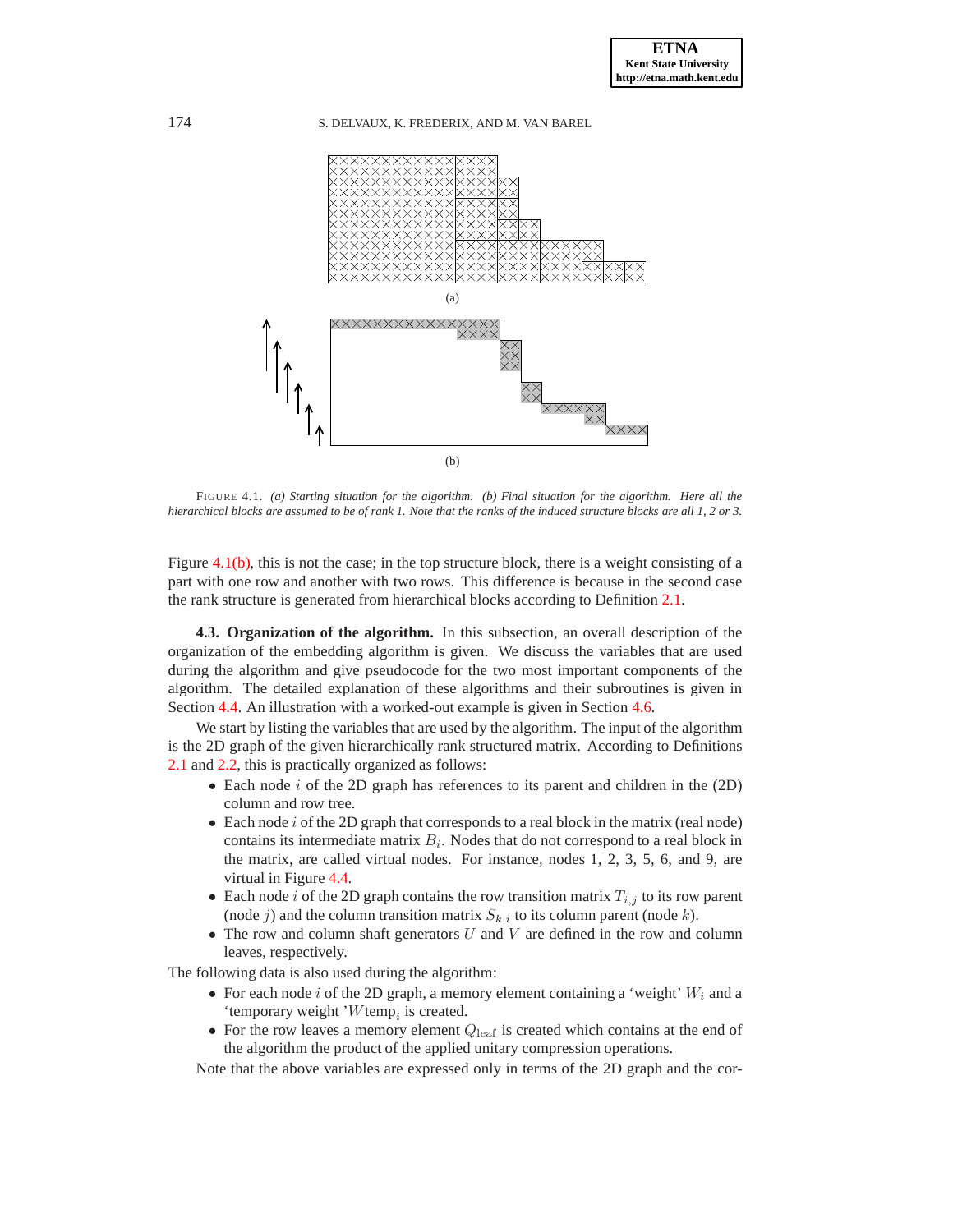responding (2D) row and column trees as in Definition [2.2.](#page-6-4) Indeed, the corresponding onedimensional (1D) row and column trees are *not* used in our implementation, although they are implicitly considered by the use of virtual nodes in the 2D graph. We stress that this is a purely organizational point, and is by no means essential.

During the first part of the algorithm, only the row shaft generators  $U$ , the intermediate matrices  $B$ , and the transition matrices  $T$  and  $S$  are considered. The column shaft generators V are used only at the very end of the algorithm. In fact, the main purpose of the algorithm is to create zero weight matrices in the nodes which are not column leaves by applying elementary unitary row operations. At the end of the algorithm, each column leaf contains a non-zero weight matrix and each row leaf contains a unitary operation; these are the main components for a unitary-weight representation.

In the remainder of this subsection, pseudocode for the two main programs of the algorithm is given. The pseudocode may be difficult to follow now, but it will be gradually explained in the following subsections. At the beginning of the algorithm, the root of the row tree is used as starting node. For the example in Figure [2.4\(a\),](#page-7-1) this is the virtual node labelled 'Root 'on the left-hand side of the figure. The first program is the main program, which recursively calls itself for each of the row children of the input node node in order from the bottom child to the top child. The second program, which is called by the first program, executes the most important transition operations of the algorithm.

Program transform\_to\_unitary\_weight\_representation(node):

- 1. FOR  $i = p$  (number of row children of node) down to 1 transform\_to\_unitary\_weight\_representation(node.rowchild(i)) END FOR
- 2. IF the number of row children is zero (node is a row leaf) Apply OR factorization on row shaft generator  $U$  of node. END IF
- 3. IF the number of row children is greater than zero (node is not a row leaf) Expand information from bottommost row child to parent (node).

Update the weight of bottommost row child.

END IF

4. Transmit information upwards:

FOR  $i = p$  (number of row children) down to 2 (node has more than one row child)

- Define
	- $child := noderowchild(i),$

toplevel := topdescendant(nextchild),

 $nextchild := noderowchild(i-1),$ 

currentlevel := topdescendant(child),

The function topdescendant is returns the topmost row descendant of a given 2D node, which is always a row leaf.

- $\bullet$  Set auxnode := currentlevel.
- WHILE auxnode  $\neq$  node
	- **–** IF auxnode is non-virtual
		- (currentlevel)= transmit upwards(auxnode,currentlevel,toplevel) END IF
	- **–** Set auxnode := row parent of auxnode.

END WHILE

- Expand information of nextchild to node.
- compress(node,toplevel)

END FOR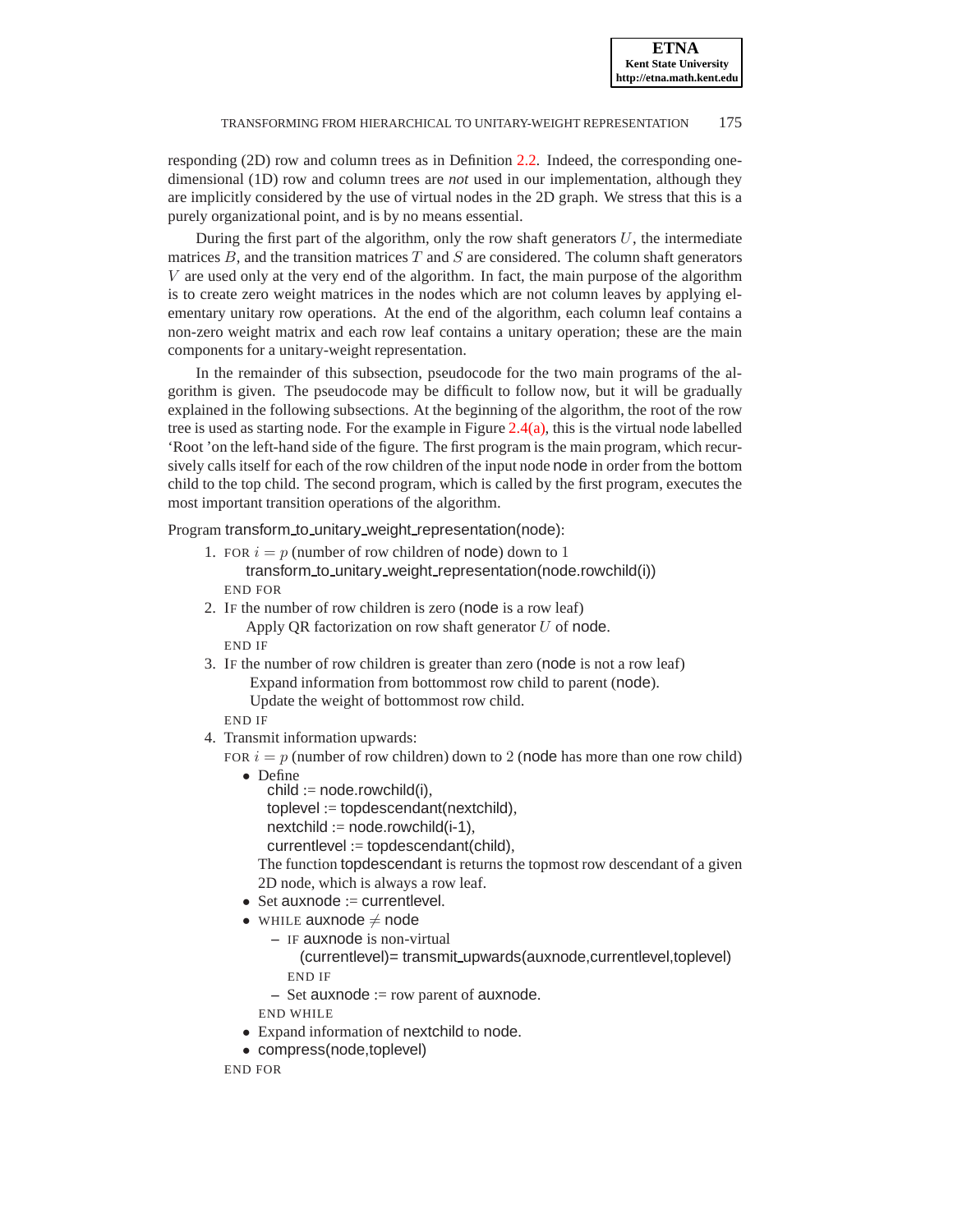5. IF  $node = row root$  and non-virtual

```
Update the weight of node.
```
END IF

End program transform\_to\_unitary\_weight\_representation.

Program (currentlevel)=transmit upwards(auxnode, currentlevel, toplevel)

1. Compress:

IF auxnode has its topmost row index less than or equal to the one of currentlevel, and if currentlevel is different from toplevel, and if auxnode has non-virtual column children, then

- compress(auxnode,currentlevel). This compression is redundant when it is invoked for the first time, i.e., when currentlevel still equals the value to which it was initialized in the main program, since then a compression has been done already there.
- Update currentlevel := currentlevel.nextleaf. Here, nextleaf is a function that returns the next leaf in the 2D row tree, i.e., the row leaf whose bottommost row index is adjacent to the topmost row index of currentlevel. Note that this leaf could be virtual.

END IF

2. Recursively transmit information upwards:

IF auxnode is not at toplevel and there is a non-virtual column descendant FOR  $i = q$  (number of column children) down to 1

- Set columnchild  $:=$  auxnode.columnchildren(i).
- IF columnchild is non-virtual
	- **–** Bring weight of auxnode upwards by postmultiplying the weight with the transition matrix  $S_{\text{auxnode,columnchild}}$  to obtain a new weight.
	- **–** IF weight of columnchild is empty

Save the new weight in the variable  $W_{\text{columnchild}}$ 

ELSE

Save the new weight in the variable  $W$ temp $_{\text{columnchild}}$ 

END IF

**–** (currentlevel)=transmit upwards(columnchild,currentlevel,toplevel) END IF

END FOR

Set weight of auxnode to empty

END IF

<span id="page-13-0"></span>End program transmit upwards.

**4.4. Detailed description of the algorithm.** In this section, we give a detailed description of the programs mentioned in the previous section.

**4.4.1. Main program.** As described in the previous section, the main program transform\_to\_unitary\_weight\_representation recursively visits the nodes in the row tree in depthfirst order, always processing the bottom children first. Nodes are processed in different ways depending on how many row children they have. We explain below the different actions that can occur when processing node  $j$  (we use the same labeling scheme that we used in the pseudocode of Section [4.3\)](#page-11-3).

- 1. The program first recursively processes the row children of node j.
- 2. If node j is a row leaf, the row shaft generator  $U_j \in \mathbb{R}^{s_j \times r_j}$  is decomposed as  $U_j = Z_j R_j$ , where  $Z_j \in \mathbb{R}^{s_j \times s_j}$  is unitary and  $R_j \in \mathbb{R}^{s_j \times r_j}$  is upper triangular.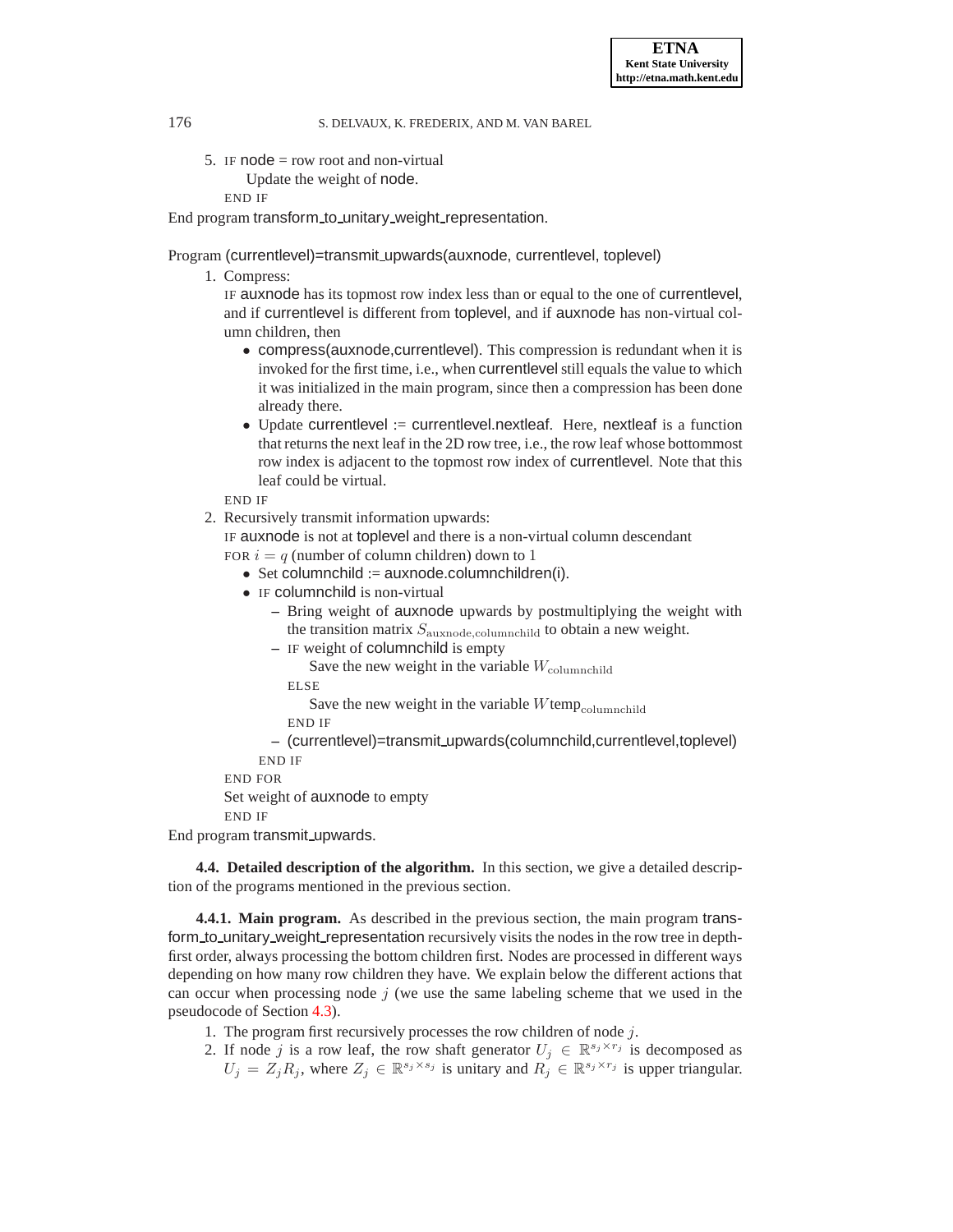The unitary operation  $Q_{\text{leaf}} = Z_j^H$  and the weight  $W_j = R_j(1 : \min(s_j, r_j), 1 : r_j)$ are stored.

- 3. If node  $j$  is not a row leaf, then we will denote by  $p$  the number of row children of node j; the bottom-most row child of node j is  $i_p$ . Information about node  $i_p$  is brought to node j by using the transtion matrix  $T_{ip,j}$ . That is, the weight of node j is set to  $W_j := W_{i_p} T_{i_p, j}$ ; and the weight of the child  $i_p$  is updated by  $W_{i_p} := W_{i_p} B_{i_p}$ , because all information has now been transmitted to the left. Because every node has a different intermediate matrix  $B$ , it is not possible to do the update earlier.
- 4. When node  $j$  has more than one row child, information has to be transmitted upwards, and at the end a compression has to take place.

FOR  $i = p$  (number of row children) down to 2:

• We define several variables that indicate which nodes transit information upwards and how far the information from those nodes is transmitted:  $child := node.roomchild(i),$ 

toplevel := topdescendant(nextchild),

 $nextchild := noderowchild(i-1),$ 

currentlevel := topdescendant(child),

The function topdescendant returns the topmost row descendant of a given 2D node, which is always a row leaf. The variable currentlevel denotes the highest row level that has already been accessed, and the variable toplevel is the 'ceiling' through which information cannot pass.

To derive the nodes which have to transmit information upwards, the horizontal line between child and nextchild has to be followed to the right until the end of the rank structure. This line is called the *level line*. The line above the topmost column child is called the *top line*. See Figure [4.5\(e\)](#page-21-1) for an illustration. All the nodes that are to the level line from below are considered sequentially (from the finest to the coarsest node) in the transmit upwards phase. Information from these nodes is recursively transmitted upward to any column descendants until toplevel is reached.

- The following loop now is executed while auxnode  $\neq$  node.
	- **–** The transmit upwards phase consists of two parts. In the first part, an extra compression is applied (if necessary); and in the second part, the information is transmitted upwards until the toplevel is reached. This is explained in detail in Section [4.4.2.](#page-15-0)
	- **–** Next, auxnode becomes the row parent of the previous auxnode. If auxnode  $\neq$  node, transmit upwards is called on the new auxnode.
- When auxnode is node, all information has been brought upwards from all the nodes below the level line. Now nextchild has to be expanded to node, its row parent. This means that
	- **–** The weight is stored in a temporary weight:

$$
W \text{temp}_{\text{node}} = W_{\text{node}}.
$$

**–** The new weight is computed as follows:

$$
W_{\text{node}} = W_{\text{nextchild}} T_{\text{nextchild}, \text{node}}.
$$

**–** The weight of nextchild is updated,

 $W_{\text{nextchild}} = W_{\text{nextchild}} B_{\text{nextchild}}.$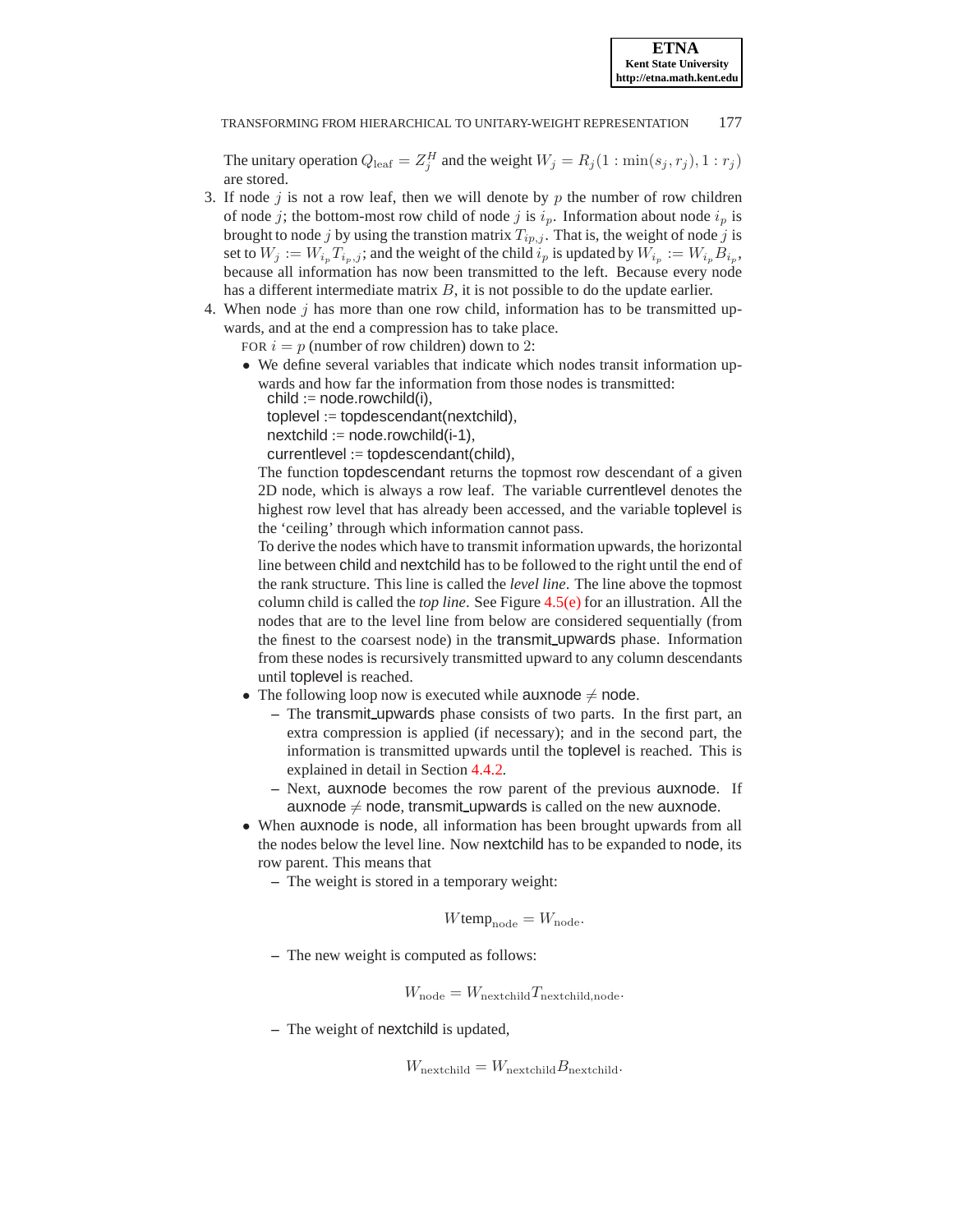• When all the information has been transmitted upwards, compression can take place for node  $j$  and the nodes that are attached to the top line from below. All these nodes have two weights, a weight  $W$  and a temporary weight  $W$  temp. The information in the two weights has to be merged into a single, hopefully smaller weight by applying a unitary row operation. The compression phase is explained in detail in Section [4.4.3.](#page-15-1)

END FOR

5. At the very end of the algorithm, in case when the row root is non-virtual, the weight of the row root has to be updated with its intermediate matrix B.

Then, from the information stored in the weight W and the column shaft generator  $V$  in the column leaves, the weight matrix of the unitary-weight representation is extracted. Together with the unitary operations in the row leaves, the unitary-weight representation is obtained.

<span id="page-15-0"></span>**4.4.2. Transmit upwards phase.** The transmit upwards phase is called with three arguments: auxnode, currentlevel, and toplevel. The variable auxnode is the node which is going to transmit information upwards to its column children and descendants. The variable currentlevel is the highest level already accessed and the variable toplevel is the 'ceiling' above which information may not pass. This means that auxnode is going to transmit information upwards to its column children and further descendants, until the toplevel is reached.

The transmit upwards phase consists of two parts. In the first part, an extra compression is applied (if necessary); and in the second part, the information is transmitted upwards. The description is as follows (we use the same labelling as in the pseudo-code in Section [4.3\)](#page-11-3).

- 1. In the first part, a compression occurs (if not the first time) when the level of auxnode is at least as high as that of currentlevel, currentlevel is different from toplevel, and auxnode has non-virtual column children. After this the variable currentlevel becomes the next row leaf encountered in the direction of the top of the row tree.
- 2. In the second part, information is transmitted upwards when auxnode has nonvirtual column children and auxnode does not lie on the same level as the toplevel  $(transition parent \rightarrow column children):$

FOR  $i = q$  (number of column children) down to 2:

Set columnchild =  $auxnode.columnchild(i)$ .

IF columnchild is non-virtual.

• The information which has to be transmitted upwards is constructed using the column transition matrix S between these nodes to obtain the new weight

 $W_{\rm auxnode} S_{\rm auxnode, columnchild}.$ 

- If the weight of the columnchild is not empty, store the new weight as the temporary weight Wtemp<sub>columnchild</sub>; otherwise, store it as the weight  $W_{\text{columnchild}}$ .
- Now the transmit upwards program is called again, but with columnchild as its first argument.

END IF

END FOR

When all column children of auxnode have been considered, all information has been transmitted upwards. This means that the weight of auxnode is of no further use, therefore it is set empty.

<span id="page-15-1"></span>**4.4.3. Compression phase.** Finally, we can now describe the actual compression routine compress. This routine is invoked at two different places in the algorithm: (i) in the main program when all the information has been transmitted upwards and (ii) during the transmit upwards phase itself. The compression will take place on a horizontal chain of nodes lying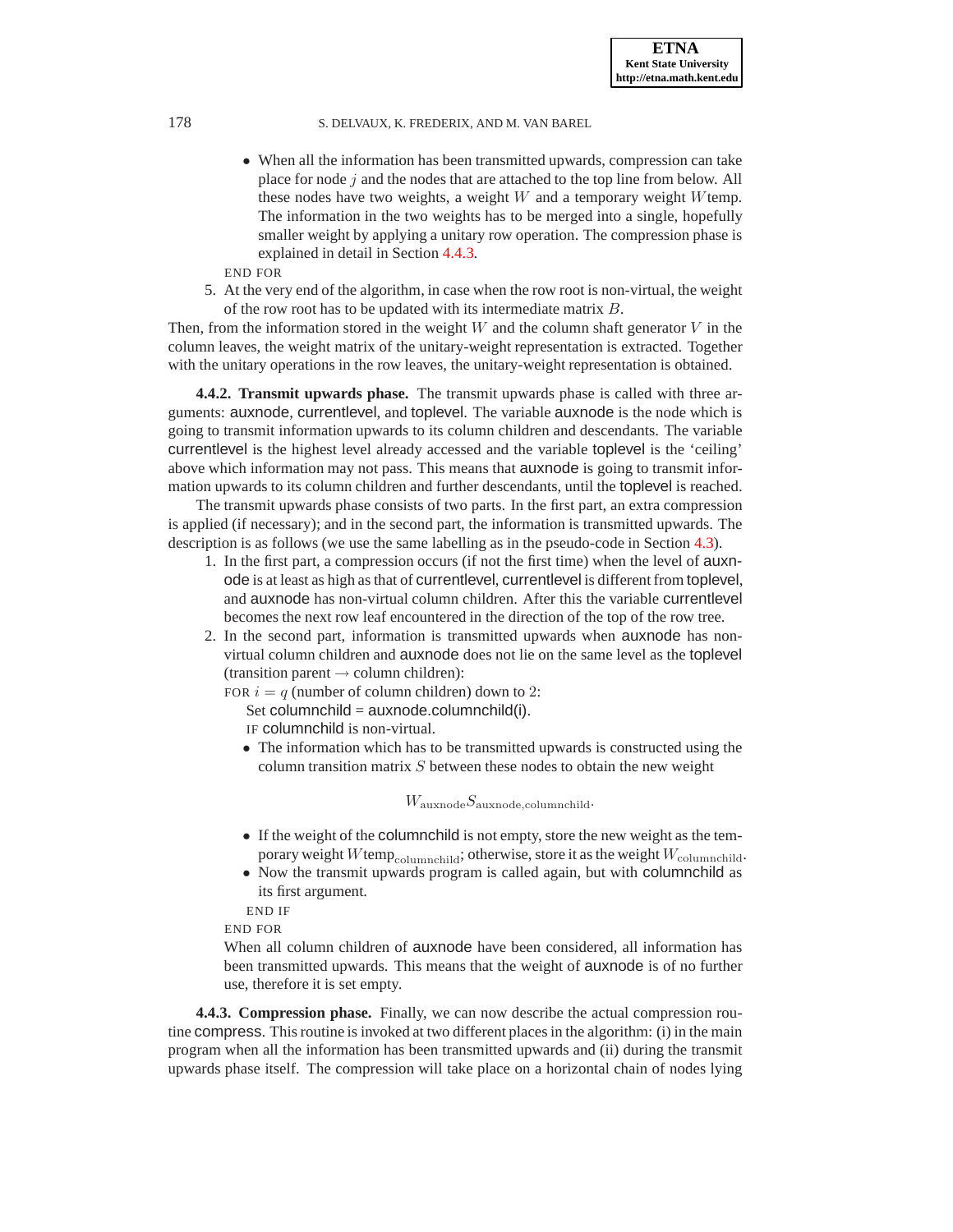

<span id="page-16-0"></span>FIGURE 4.2. *Matrix* A *which contains the weights* W *and temporary weights* W*temp.*

between a starting node  $j$  and a row leaf leaf. All the nodes in the chain have two weights, a weight W and a temporary weight Wtemp. The information of the two weights has to be merged into a single, hopefully smaller weight by applying a unitary row operation. Before the actual compression can take place some parameters have to be introduced:

- Number the nodes that have to be compressed as  $k = 1, \ldots, K$  and store the original node numbers in a vector:  $\mathbf{s} = [j, \dots, \text{leaf}]$  (the last node is always a row leaf).
- Define two vectors a and b of length  $K$  that contain the number of rows of the weights W and temporary weights W temp, i.e.,  $a_k$  and  $b_k$  are the number of rows of the weight  $W_{s_k}$  and the temporary weight  $W$ temp<sub>sk</sub>, respectively, for  $k = 1, ..., K$ .
- Define a vector c of length  $K$  that contains the number of columns of the weights W, or, what is the same, the number of columns of the temporary weights Wtemp.
- The different weights  $W$  and  $W$  temp of all the nodes have to be placed in one matrix A. The number of rows of the matrix A is the sum:  $a_K + b_K$  because these values are the highest possible number of rows of the weights (the highest rank is obtained at the leaves). The number of columns of the matrix A is the sum:  $\sum_{k=1}^{K} c_k$ .
- Place the weights in the matrix  $A$ . The values in the vectors a and  $b$  are (mostly) not the same. The weight  $W_{s_k}$  starts from the first row of the matrix A to row  $a_k$  (with  $k = 1, \ldots, K$ ). If  $a_k < a_K$ , then zeros are added to fill the matrix. The temporary weight starts from row  $a_K + 1$  to row  $a_K + b_k$  (with  $k = 1, ..., K$ ). If  $b_k < b_K$ , then zeros are added to fill the matrix. Figure [4.2](#page-16-0) shows matrix A when five nodes are involved  $(K = 5)$ .
- To make matrix A correspond to the actual matrix, the unitary operation corresponding to the leaf,  $Q_{\text{leaf}}$ , is extended with an identity matrix of the size  $b_K$  and on this matrix a preliminary permutation  $P$  is applied such that  $Q_{\text{leaf}}$  becomes (sq is the size of the old matrix  $Q_{\text{leaf}}$ ):

$$
Q_{\text{leaf}} = \left[ \begin{array}{ccc} I_{a_K} & \mathbf{0} & \mathbf{0} \\ \mathbf{0} & \mathbf{0} & I_{b_K} \\ \mathbf{0} & I_{sq-a_K} & \mathbf{0} \end{array} \right] \left[ \begin{array}{ccc} Q_{\text{leaf}} & \mathbf{0} \\ \mathbf{0} & I_{b_K} \end{array} \right].
$$

• Define three row indices  $i_0$ ,  $i_1$  and  $i_2$ . Index  $i_0 - 1$  denotes the number of fixed rows that cannot be touched because they were already considered in a previous step. This can be seen in Figure  $4.5(f)$ , where the weights of node 12 and 17 cannot be touched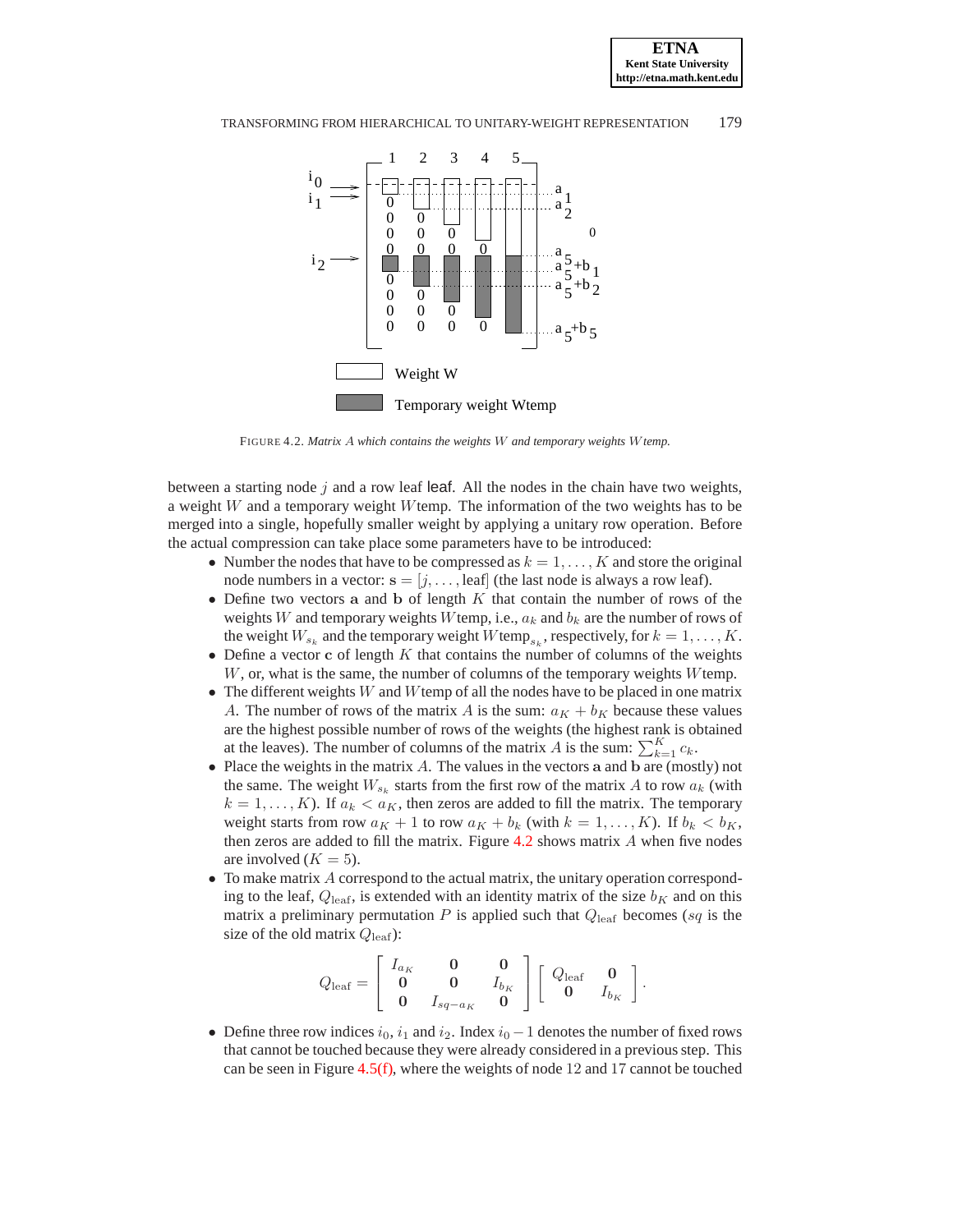because they are a result of a compression in a previous phase of the algorithm. Index  $i_1$  denotes the first zero row in the top part of the matrix A, index  $i_2$  denotes the first non-zero row in the bottom part of the matrix  $A$ . These indices are shown in Figure [4.2.](#page-16-0)

The intention of the compression is to make the matrix  $A$  as sparse as possible by running through the nodes for  $k = 1, \ldots, K$  and applying in each step a permutation  $P_k$  and a compression  $C_k$ . At the end, the unitary operation  $Q_{\text{leaf}}$  is decomposed as follows:

$$
Q_{\text{leaf}} = C_K P_K \dots C_2 P_2 C_1 P_1 Q_{\text{leaf}}.
$$

Now run through the nodes  $k = 1, \ldots, K$ . Consider the columns of matrix A which correspond to  $k$ .

• A permutation is applied to  $A$  to bring the weight of the bottom part to the top part of block k, such that all the zeros, which are in between the two weights, appear in the bottom rows of the block k. The permutation is as follows (set  $b_0 = 0, c_0 = 1$ ):

$$
\bar{P}_k = \left[\begin{array}{cccc} I_{i_1-1} & \mathbf{0} & \mathbf{0} & \mathbf{0} \\ \mathbf{0} & \mathbf{0} & I_{b_k-b_{k-1}} & \mathbf{0} \\ \mathbf{0} & I_{i_2-i_1} & \mathbf{0} & \mathbf{0} \\ \mathbf{0} & \mathbf{0} & \mathbf{0} & I_{a_K+b_K-(i_2+b_k-b_{k-1}-1)} \end{array}\right].
$$

The result of applying  $\bar{P}_k$  to A is shown for  $k = 1$  in Figure [4.3\(](#page-18-2)a). The permutation has to be applied to the same rows of the unitary operation  $Q_{\text{leaf}}$ ; therefore  $\bar{P}_k$  has to be extended (because  $A$  and  $Q_{\text{leaf}}$  are of different size) to

$$
P_k = \left[ \begin{array}{cc} \bar{P}_k & \mathbf{0} \\ \mathbf{0} & I_{sq-a_K} \end{array} \right].
$$

Set  $Q_{\text{leaf}} = P_k Q_{\text{leaf}}$ .

• When the permutation has been applied to both matrices, the actual compression can take place. If the number of non-zero rows starting at row index  $i_0$  is greater than the number of columns  $c_k$  of the corresponding block  $k$  ( $i_1 + b_k - b_{k-1} - i_0 > c_k$ ), a QR factorization of that part of the matrix A is computed:  $Q_A R = A(i_0 : i_1 +$  $b_k - b_{k-1} - 1$ ,  $1 + \sum_{K=1}^{k-1} c_k$ :  $\sum_{K=1}^{k} c_k$ ). Figure [4.3\(](#page-18-2)a) shows the part of A which is compressed for  $k = 1$  in a bold box. The unitary operation to be applied to matrix A is as follows  $(A = \overline{C}_k A)$ :

$$
\bar{C}_k = \left[ \begin{array}{ccc} I_{i_0-1} & \mathbf{0} & \mathbf{0} \\ \mathbf{0} & Q_A^H & \mathbf{0} \\ \mathbf{0} & \mathbf{0} & I_{a_K+b_K-(i_1+b_k-b_{k-1}-1)} \end{array} \right].
$$

In the other case, if there are more columns than non-zero rows, it is disadvantageous to compute a QR factorization because no zero rows will be created. Then  $\bar{C}_k$  is the identity matrix of size  $a_K + b_K$ . The compression  $\overline{C}_k$  has to be applied to the same rows of the unitary operation  $Q_{\text{leaf}}$ , therefore  $\bar{C}_k$  has to be extended for the same reason as before:

$$
C_k = \left[ \begin{array}{cc} \bar{C}_k & \mathbf{0} \\ \mathbf{0} & I_{sq-a_K} \end{array} \right].
$$

Set  $Q_{\text{leaf}} = C_k Q_{\text{leaf}}$ .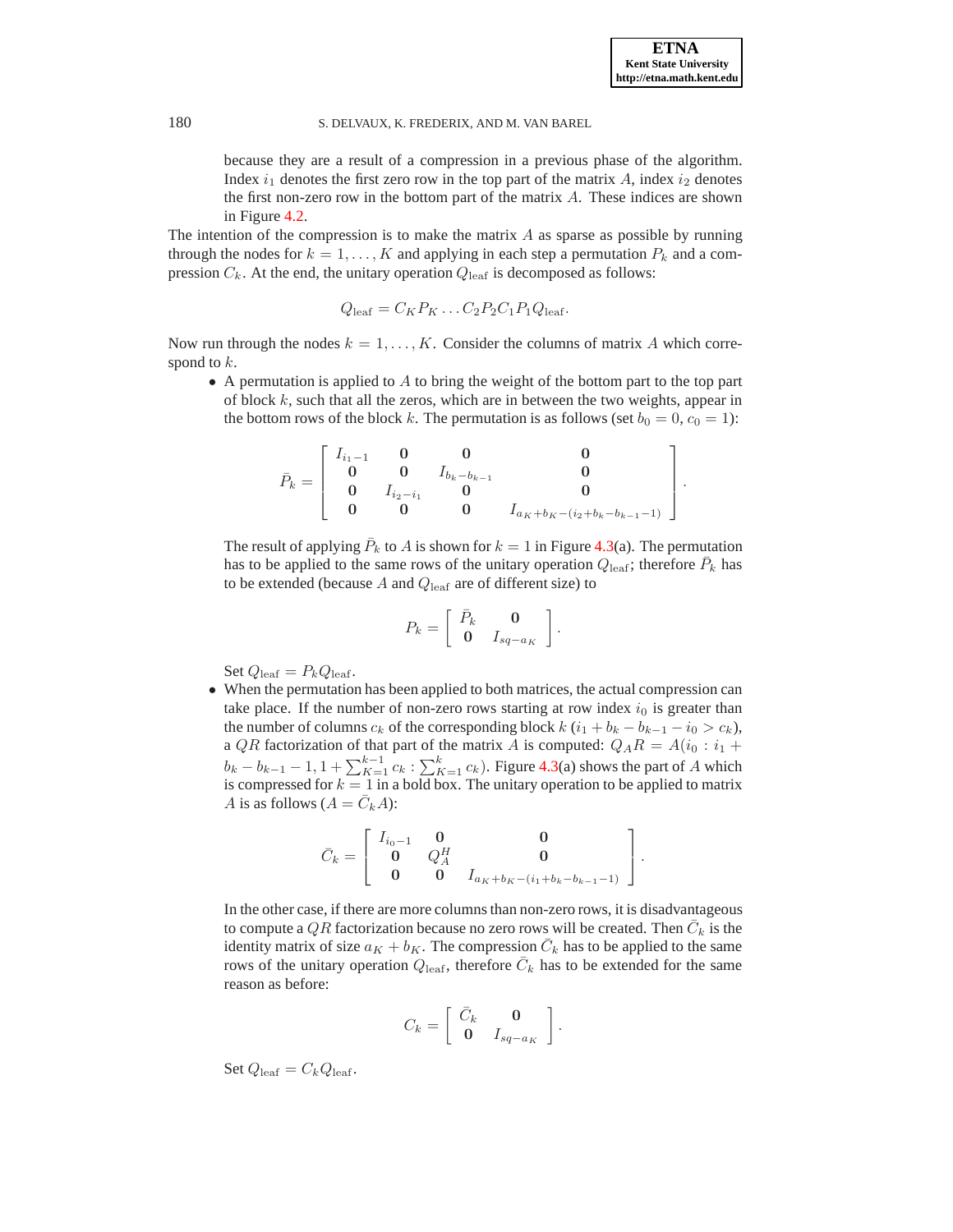



FIGURE 4.3. (a) Matrix A after permutation  $\bar{P}_1$ . (b) Matrix A after compression  $\bar{C}_1$ .

<span id="page-18-2"></span>

<span id="page-18-1"></span>FIGURE 4.4. 2D *graph.*

• The weight  $W_{s_k}$  of the node  $s_k$  is now updated using all the non-zero rows of the matrix A in block k, and the temporary weight  $W$ temp<sub>sk</sub> is emptied. Also the three row indices are updated (see Figure [4.3\(](#page-18-2)b)):

$$
i_0 = i_0 + \min(c_k, i_1 + b_k - b_{k-1} - i_0),
$$
  
\n
$$
i_1 = a_{k+1} + b_k + 1,
$$
  
\n
$$
i_2 = i_2 + b_k - b_{k-1}.
$$

At the end, every node contains a compressed weight  $W_{s_K}$ , an empty temporary weight Wtemp<sub>sK</sub> = 0 and the memory element of the leaf contains an adjusted unitary operation  $Q_{\text{leaf}}$ .

**4.5. Computational complexity.** The main computational cost of the algorithm is during the transmit upwards phase. Information has to be transmitted upwards  $O(n \log(n))$ times, and each transmission involves a matrix multiplication between two matrices of size  $r \times r$ , which costs  $O(r^3)$  operations. Thus, the total cost of this phase gives  $O(r^3 n \log(n))$ , which is the computational complexity of the algorithm.

<span id="page-18-0"></span>**4.6. Example.** To give a better idea of the algorithm, an example with 17 nodes is elaborated. The corresponding 2D graph is shown in Figure [4.4.](#page-18-1) First the notation used in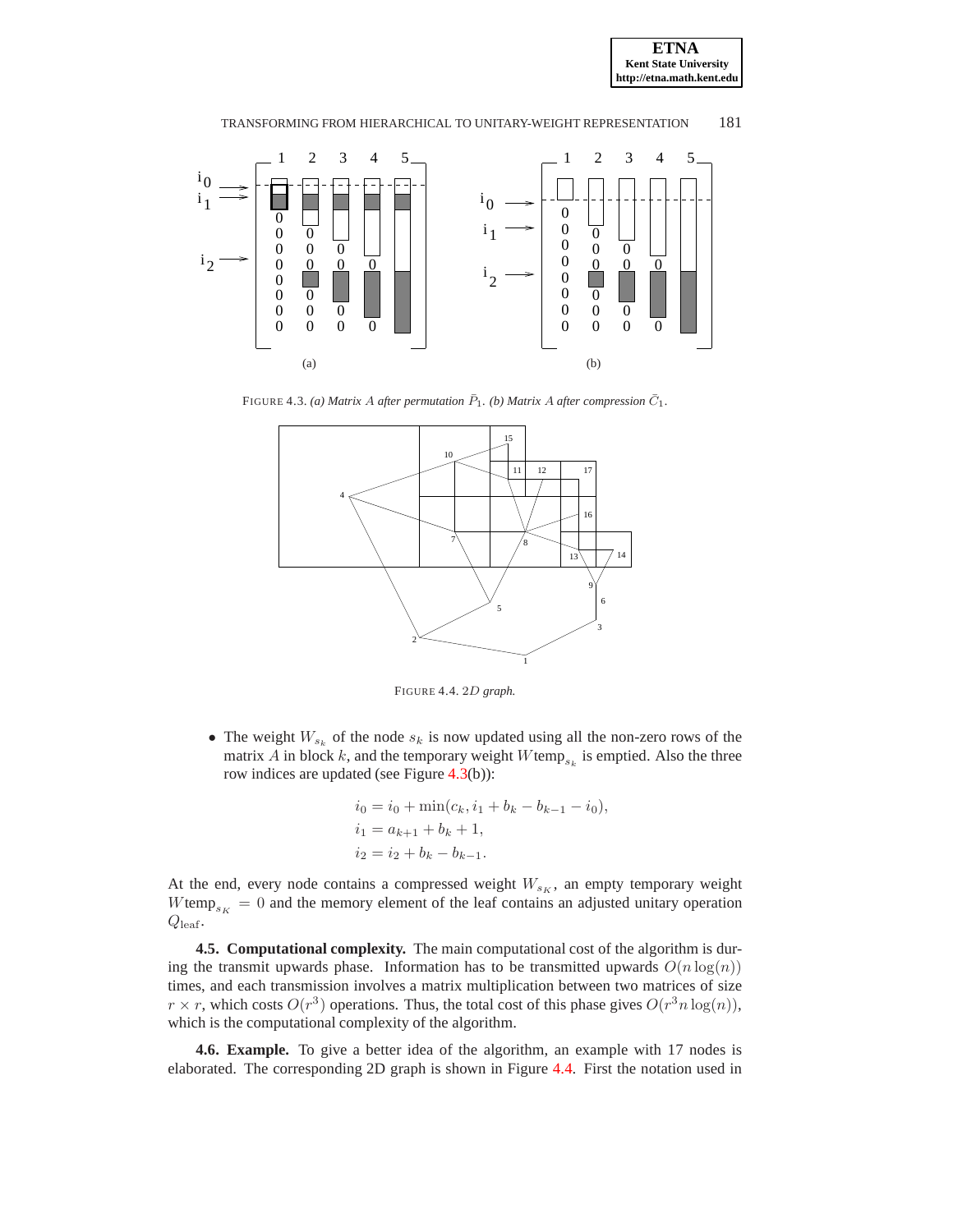Figure [4.5](#page-22-0) is explained. The lines at the top of a node denote the weights  $W$ . The lines in the middle or at the bottom of a node denote the temporary weights  $W$ temp coming from information of the bottom row child or the column parent, respectively. The horizontal lengths of the weights are not correctly represented because the weights are small blocks (recall that the column space generators  $V$  are only considered at the very end of the algorithm). Grey areas in a node denote that the weight of this node is set to zero. The unitary operations are denoted by upward pointing arrows at the left of the structure.

The software of this example is available from the authors on request. The algorithms were implemented in MATLAB<sup>[2](#page-19-0)</sup>.

The algorithm starts at the row root, node 4. Then the row children are recursively considered (bottom first). Thus, node 14 is the first node where a computation will be done. This is a row leaf; therefore, the computations for a row leaf have been executed. Then the nodes 13, 16, and 8 are considered, in this order, and the corresponding computations of the algorithm is executed. Because node 8 has two row children, information has to be transmitted upwards from node 13 to 16 with transition matrix  $S_{13,16}$ . This phase of the algorithm is shown in Figure [4.5\(a\).](#page-20-0) At the left, the two unitary operations computed in node 14 and 16 are shown by means of the small arrows.

Figure [4.5\(b\)](#page-20-1) shows the algorithm when the information has been transmitted upwards and node 16 has been expanded to node 8. When this is done, node 8 and 16 have to be compressed. This results in a bigger weight for node 16, a combined weight for node 8, and an updated unitary operation. This is shown in Figure [4.5\(c\).](#page-20-2)

After the compression, we continue to run through the row tree. The nodes 7, 17, 12, 11, 15, and 10 are considered, in this order, and the corresponding computations are executed. Node 10 has more than one row child, so information has to be transmitted upwards between its row children (see Figure  $4.5(c)$ ); and node 15 has to be expanded to node 10 (see Figure  $4.5(d)$ ). After this, a compression has to be applied to node 10 and 15. The result is shown in Figure  $4.5(e)$ . Note that, again, the weight matrices of nodes 10 and 15 have been updated by the compression.

As we continue to run through the row tree, the only node which has not been considered yet is node 4. It gets a temporary weight from node 7. Node 4 has more than one row child. Therefore information has to be transmitted upwards. The nodes which have to transmit information upwards are the nodes that are attached to the level line from below; these are nodes 16, 8, and 7, shown in Figure [4.5\(e\).](#page-21-1) These nodes have to transmit the information upwards until the top line is reached. The following variables are set, child := node 7, nextchild := node 10, currentlevel := node 16, toplevel := node 15, and auxnode := node 16.

The transmit upwards phase starts at  $auxnode = node 16$ . This node lies on the same level as the currentlevel but not on toplevel and it has column children. Therefore, part 1 of the transmit upwards phase occurs; but this is the first time, so there is no compression. Only currentlevel has to become the next leaf in the row going to the top. This means that currentlevel becomes node 17. Now part 2 of the transmit upwards phase has to be executed, node 16 has column children so information has to be transmitted upwards to node 17. When this has been done, the transmit upwards routine is called with node 17 in its first argument. Node 17 does not fulfill the conditions for part 1 and 2 (it has no column children), so nothing happens.

Now the row parent of node 16 is considered, auxnode  $=$  node 8. This node does not fulfill the condition for part 1 (it does not lie on the same level as **currentlevel**), but part 2 will be executed. Hence, information has to be transmitted upwards to node 12, and when this has been done the transmit upwards routine will be called with node 12 as the first argument.

<span id="page-19-0"></span><sup>2</sup>MATLAB is a registered framework of The MathWorks, Inc.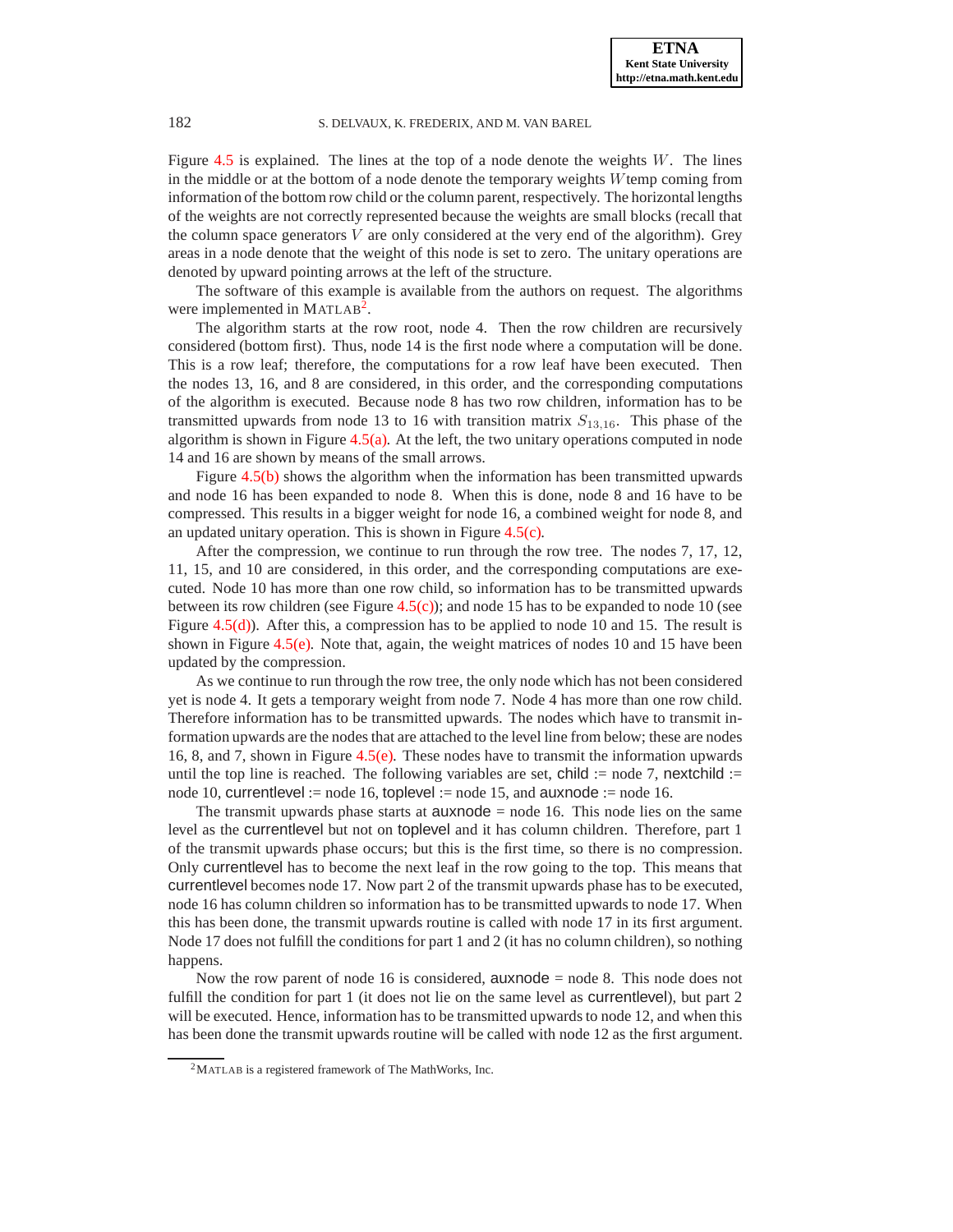<span id="page-20-0"></span>

(a) Node 14, 13, 16 and 8 are compressed. Transmit information upwards from node 13 to node 16.



<span id="page-20-1"></span>(b) Weight matrix of node 13 is set to zero and a compression is applied on node 8 and 16.



<span id="page-20-2"></span>(c) Nodes 7, 17, 12, 11, 15, and 10 are compressed. Transmit information upwards from node 11 to node 15.



For node 12, the same happens as in node 17: the conditions for part 1 and 2 are not fulfilled. So, the next column child (node 11) of node 8 considered is considered next.

Information has to be transmitted upwards to node 11; and because node 11 has no weight, this information is stored as the weight and not in the temporary weight. The top rows of node 11 are already compressed; therefore these rows will not be touched. The weight will be placed below these rows, as shown in Figure [4.5\(f\).](#page-21-2) Now the transmit upwards routine will be called with node 11 as its first argument.

For node 11, the conditions of part 1 are now fulfilled. This means that there has to be a compression from node 11 to node 17; see Figure [4.5\(f\).](#page-21-2) In fact, node 11 has already been compressed in a previous phase, so only node 12 and 17 have to be compressed; see Figure [4.5\(g\).](#page-22-1) After the compression, the variable currentlevel is set to node 15 and information from node 11 is transferred upwards to node 15. Then node 15 is considered; but this node lies just below the top line, so nothing happens.

Node 8 has transmitted all its information upwards to its column descendants. Now we can go to the row parent of node 8 (auxnode becomes node 7), so that this node can transmit its information upwards to its column children; see Figure [4.5\(h\).](#page-22-2) When this has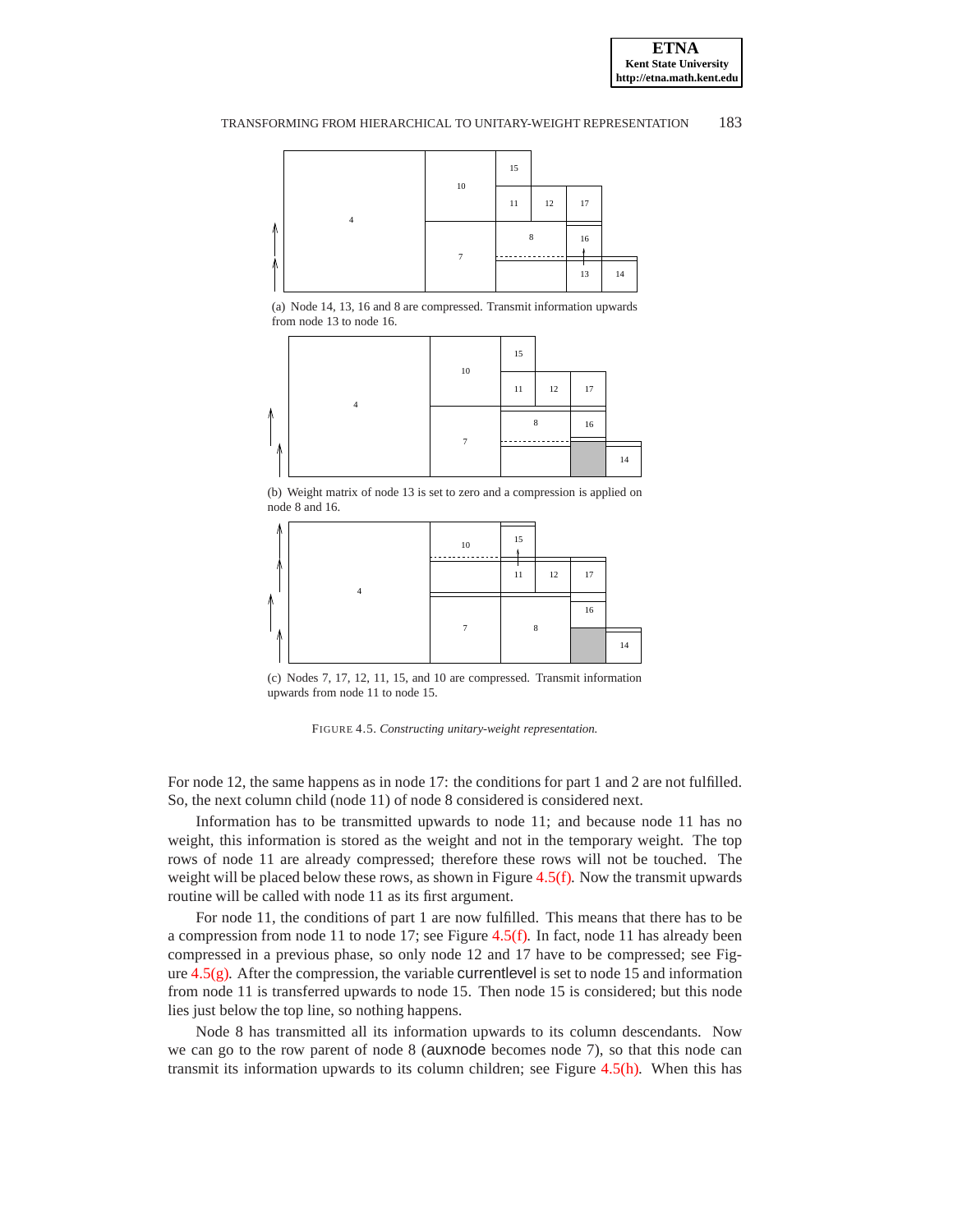<span id="page-21-3"></span>184 S. DELVAUX, K. FREDERIX, AND M. VAN BAREL



(d) Weight matrix of node 11 is set to zero and a compression is applied tp node 10 and 15.



<span id="page-21-1"></span>(e) Transmit information upwards from node 16 to column child 17, and from node 8 to nodes 12 and 15.



<span id="page-21-2"></span>(f) Special compression step: Compression of node 11, 12, and 17.

FIGURE 4.5. *Constructing unitary-weight representation (continued).*

been done, auxnode becomes node 4. This is the node where the transmit upwards phase started; therefore, the transmit upwards phase ends here.

The last phase of the algorithm is to compress nodes 4, 10, and 15; see Figure [4.5\(i\).](#page-22-3) After this, the weight of node 4 has to be updated with its intermediate matrix, because it is the row root and non-virtual. At the end, every column leaf contains a weight and every row leaf a unitary operation. The weights in the column leaves have to be multiplied with the corresponding column shaft generators  $V$ , to obtain the weight matrix. The weight matrix and the unitary operations in the row leaves are the main components of the unitary-weight representation.

<span id="page-21-0"></span>**5. Numerical experiments.** In this section, the results of numerical experiments on the stability of the transition to a unitary-weight representation are reported. Consider a hierarchically rank structured matrix underlying a typical class of  $\mathcal{H}^2$ -matrices of size  $n=2^k$ with  $k = 9, 10$ , as shown in Figure [2.2.](#page-6-3) Every example is tested for different levels of rank structure. Level 0 is the full matrix, level 1 is the matrix divided into four blocks, level 2 denotes that the inadmissible blocks of level 1 are further divided into four parts, and so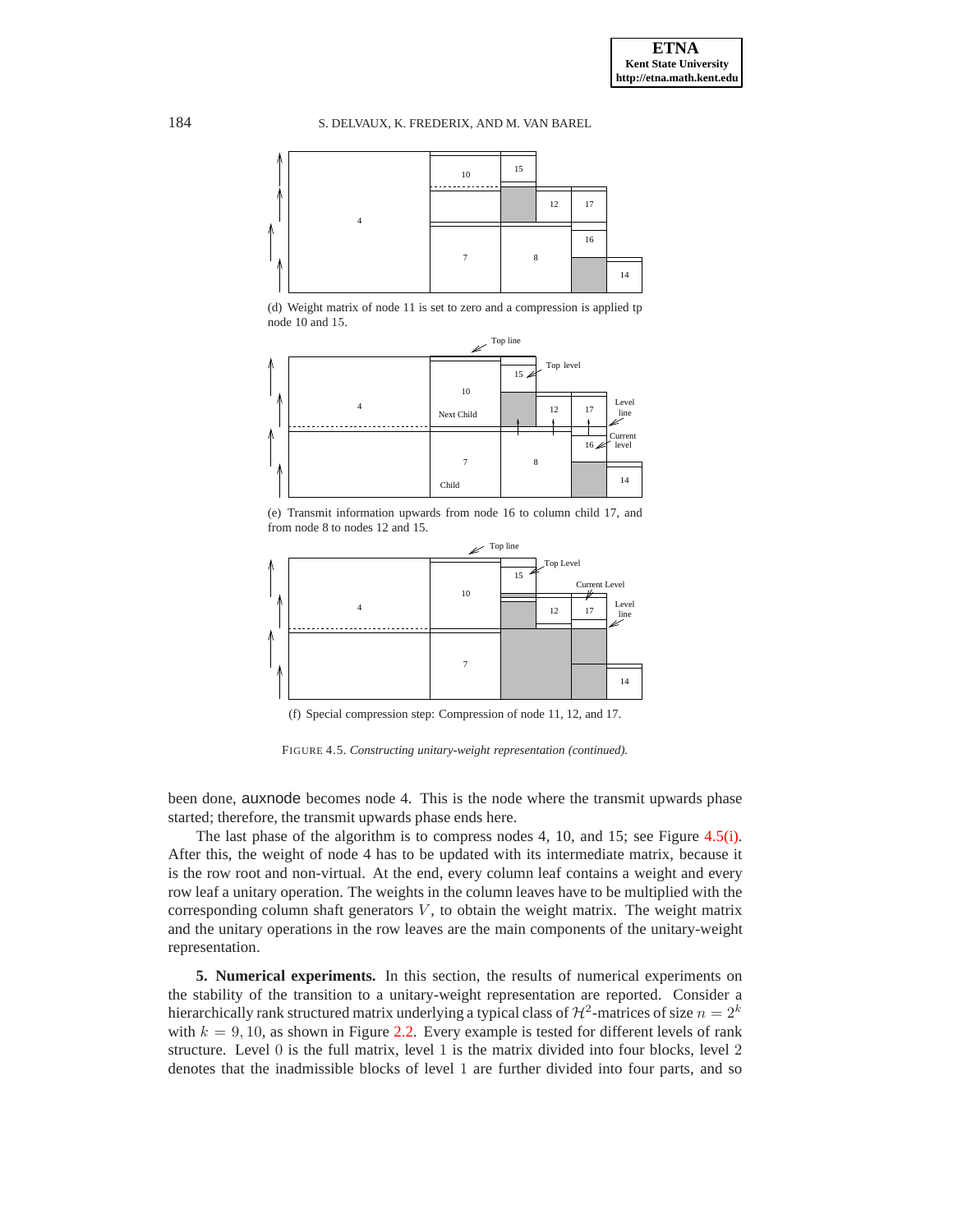

<span id="page-22-1"></span>

<span id="page-22-3"></span><span id="page-22-2"></span>(i) Final result: Unitary-weight representation consisting of weights in column leaves and unitary operations in the row leaves.

<span id="page-22-0"></span>

on. For instance, Figure [2.2](#page-6-3) is of level 5. In the numerical tests only level 2 through level 5 are considered. Also, three different possibilities corresponding to the rank of the blocks are considered. The first possibility is that all the blocks of low rank have the same rank  $(r = 1, \ldots, 5)$ ; the second and third possibilities are that the rank decreases and increases, respectively, from the leaves to the left bottom matrix corner (blocks of the same size have the same rank). The construction of the generators  $U, V$ , the transition matrices  $S, T$ , and the intermediate matrices  $B$  is done with a random number generator which generates numbers uniformly between 0 and 1.

The results of the experiments are shown in Figure [5.1.](#page-23-0) Based on ten samples, the average error between the original  $\mathcal{H}^2$ -matrix M and the reconstructed matrix  $\tilde{M}$ ,

$$
||M - \tilde{M}||_2 / ||M||_2,
$$

is shown. Figure  $5.1(a)$ [-5.1\(b\)](#page-23-2) shows results for blocks with constant rank, Figure  $5.1(c)$ -[5.1\(d\)](#page-23-4) shows results for blocks with decreasing rank, and Figure [5.1\(e\)-](#page-23-5)[5.1\(f\)](#page-23-6) shows results for blocks with increasing rank (figures at the left are for  $k = 9$  and at the right for  $k = 10$ ). The rank values on the  $x$ -axis denote the rank which is defined in the leaves, and when the rank decreases or increases it means that the rank decreases or increases by one when going to a coarser block.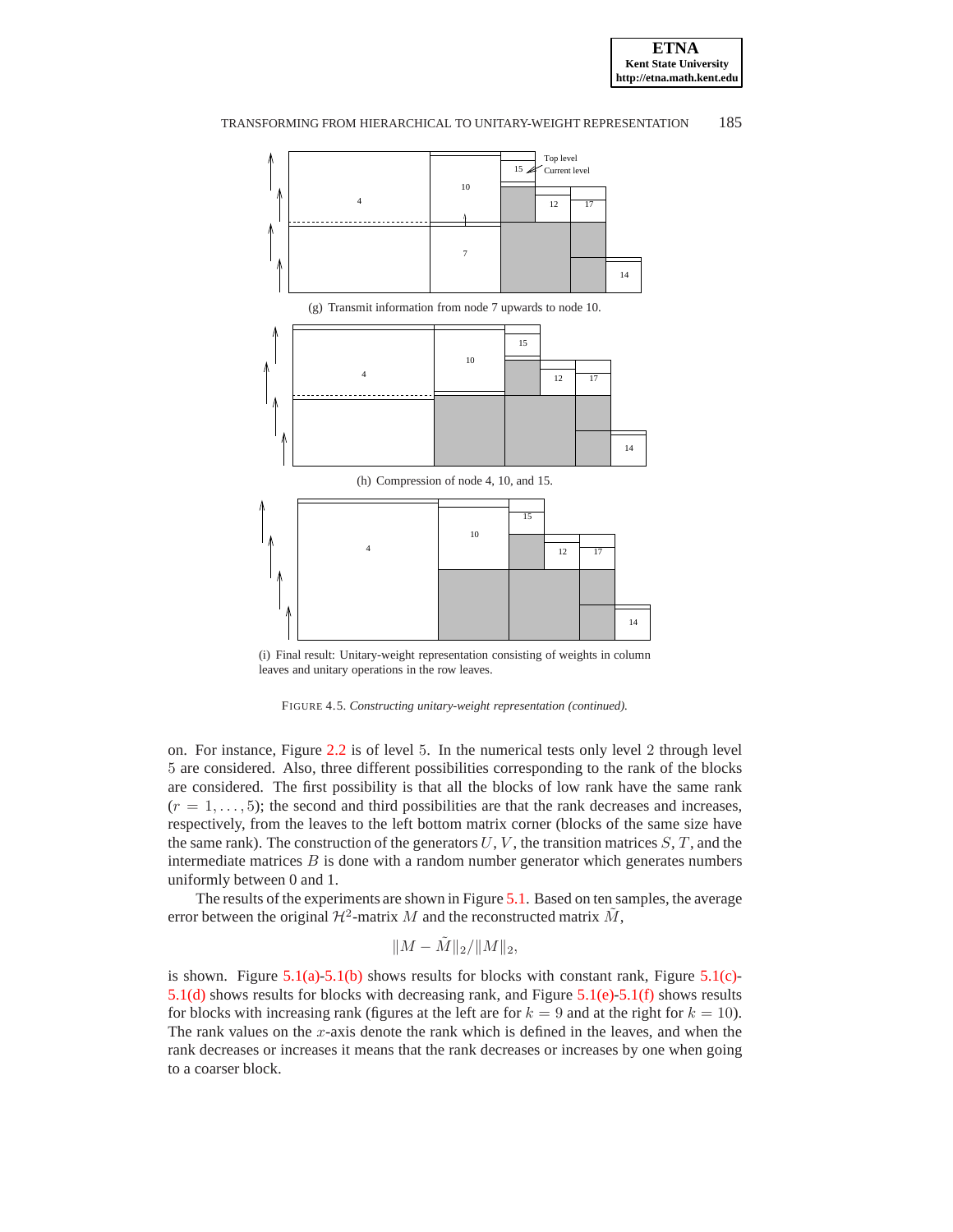<span id="page-23-2"></span><span id="page-23-1"></span>

<span id="page-23-6"></span><span id="page-23-5"></span><span id="page-23-4"></span><span id="page-23-3"></span><span id="page-23-0"></span>FIGURE 5.1. *Numerical results for*  $n = 2<sup>k</sup>$ ,  $k = 9$  *(left),* 10 *(right). (a)-(b) For constant rank, (c)-(d) for decreasing rank, (e)-(f) for increasing rank.*

All six figures show that the relative error is of the order  $10^{-16}$ . When the rank of the blocks increases, the relative error is still of the order  $10^{-16}$ . This is also the case when the level increases. When blocks of different size have different rank, the relative error is still of the order  $10^{-16}$ .

In Section [1.3,](#page-2-4) we gave a description of the expected rank upper bounds of the structure blocks for a typical class of  $H^2$ -matrices. For these matrices, the rank increases by a factor of  $log(n)$ . Table [5.1](#page-24-15) shows the maximal obtained numerical rank of the structure blocks for a test matrix of size  $2^9$ , for different levels and with hierarchical blocks of rank 1 and 2. It shows that the numerical computed ranks of the structure blocks are slightly larger than the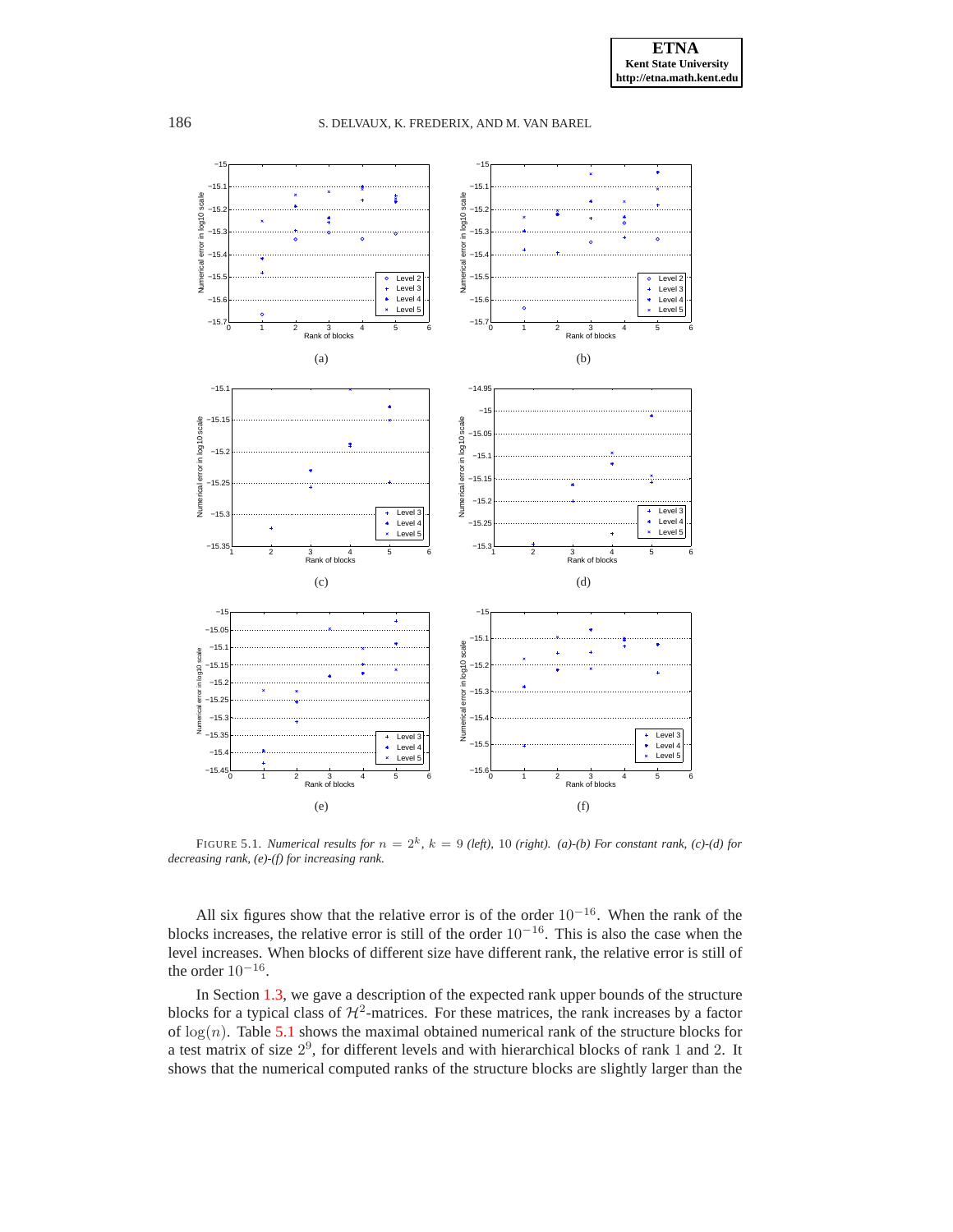| ı |  |  |
|---|--|--|
|---|--|--|

<span id="page-24-15"></span>*Maximal obtained rank of structure blocks, for*  $n = 2<sup>9</sup>$  *and for the different levels. The rank of the hierarchical blocks is considered constant, rank =*1*,* 2*.*

| level             |       |  |  |
|-------------------|-------|--|--|
| rank $= 1$        | - 1 - |  |  |
| rank $= 2 \mid 2$ |       |  |  |

expected rank upper bounds of the rank structure. For level 5 (rank  $= 1$ ), a rank upper bound of 4 is expected (see Figure [1.3\(b\)\)](#page-4-3), but numerically several structure blocks of rank 5 were found.

Also, numerical experiments were performed with the unitary-weight representation obtained for the test matrices. The unitary-weight representation was used as input for solving linear systems and computing the eigenvalues of the given hierarchically rank structured matrix; see [\[6,](#page-24-10) [7](#page-24-9)]. The conclusions of these numerical experiments is similar to the results for the test matrices reported in [\[6](#page-24-10), [7](#page-24-9)].

<span id="page-24-14"></span>**6. Conclusion.** In this paper we described an algorithm to transform a hierarchical representation into a unitary-weight representation in  $O(r^3 n \log(n))$  operations. The algorithm is based on compression of the blocks and the transmission of information between blocks. The numerical experiments showed that in all cases the relative error is of order  $10^{-16}$ .

#### **REFERENCES**

- <span id="page-24-5"></span>[1] J. CARRIER, L. GREENGARD, AND V. ROKHLIN, *A fast adaptive multipole algorithm for particle simulations*, SIAM J. Sci. Statist. Comput., 9 (1988), pp. 669–686.
- <span id="page-24-3"></span>[2] S. CHANDRASEKARAN, P. DEWILDE, M. GU, W. LYONS, AND T. PALS, *A fast solver for HSS representations via sparse matrices*, SIAM J. Matrix Anal. Appl., 29 (2006), pp. 67–81.
- <span id="page-24-11"></span>[3] S. CHANDRASEKARAN, P. DEWILDE, M. GU, T. PALS, AND A.-J. VAN DER VEEN, *Fast stable solver for sequentially semi-separable linear systems of equations*, in Proceedings of High Performance Computing 2002, S. Sahni, V. K. Prasanna, and U. Shukla, eds., Lecture Notes in Computer Science, 2552 (2002), Springer, Berlin, 2002, pp. 545–554.
- <span id="page-24-4"></span>[4] S. CHANDRASEKARAN, M. GU, AND W. LYONS, *A fast adaptive solver for hierarchically semiseparable representations*, Calcolo, 42 (2005), pp. 171–185.
- <span id="page-24-8"></span>[5] S. DELVAUX AND M. VAN BAREL, *A Givens-weight representation for rank structured matrices*, SIAM J. Matrix Anal. Appl., 29 (2007), pp. 1147–1170.
- <span id="page-24-10"></span>[6] , *A Hessenberg reduction algorithm for rank structured matrices*, SIAM J. Matrix Anal. Appl., 29 (2007), pp. 895–926.
- <span id="page-24-9"></span>[7] , *A* QR*-based solver for rank structured matrices*, SIAM J. Matrix Anal. Appl., 30 (2008), pp. 464– 490.
- <span id="page-24-7"></span>[8] P. DEWILDE AND A.-J. VAN DER VEEN, *Time-Varying Systems and Computations*, Kluwer Academic Publishers, Boston, Massachusetts, 1998.
- <span id="page-24-12"></span>[9] , *Inner-outer factorization and the inversion of locally finite systems of equations*, Linear Algebra Appl., 313 (2000), pp. 53–100.
- [10] Y. EIDELMAN AND I. C. GOHBERG, *On a new class of structured matrices*, Integral Equations Operator Theory, 34 (1999), pp. 293–324.
- <span id="page-24-13"></span>[11] , *A modification of the Dewilde-van der Veen method for inversion of finite structured matrices*, Linear Algebra Appl., 343–344 (2002), pp. 419–450.
- <span id="page-24-6"></span>[12] L. GREENGARD AND V. ROKHLIN, *A fast algorithm for particle simulations*, J. Comput. Phys., 73 (1987), pp. 325–348.
- <span id="page-24-0"></span>[13] W. HACKBUSCH, *A sparse matrix arithmetic based on* H*-matrices. part I: Introduction to* H*-matrices*, Computing, 62 (1999), pp. 89–108.
- <span id="page-24-2"></span>[14] W. HACKBUSCH AND S. BÖRM, *Data-sparse approximation by adaptive H<sup>2</sup>-matrices*, Computing, 69 (2002), pp. 1–35.
- <span id="page-24-1"></span>[15] W. HACKBUSCH AND B. N. KHOROMSKIJ, *A sparse H-matrix arithmetic, part II: Application to multidimensional problems*, Computing, 64 (2000), pp. 21–47.